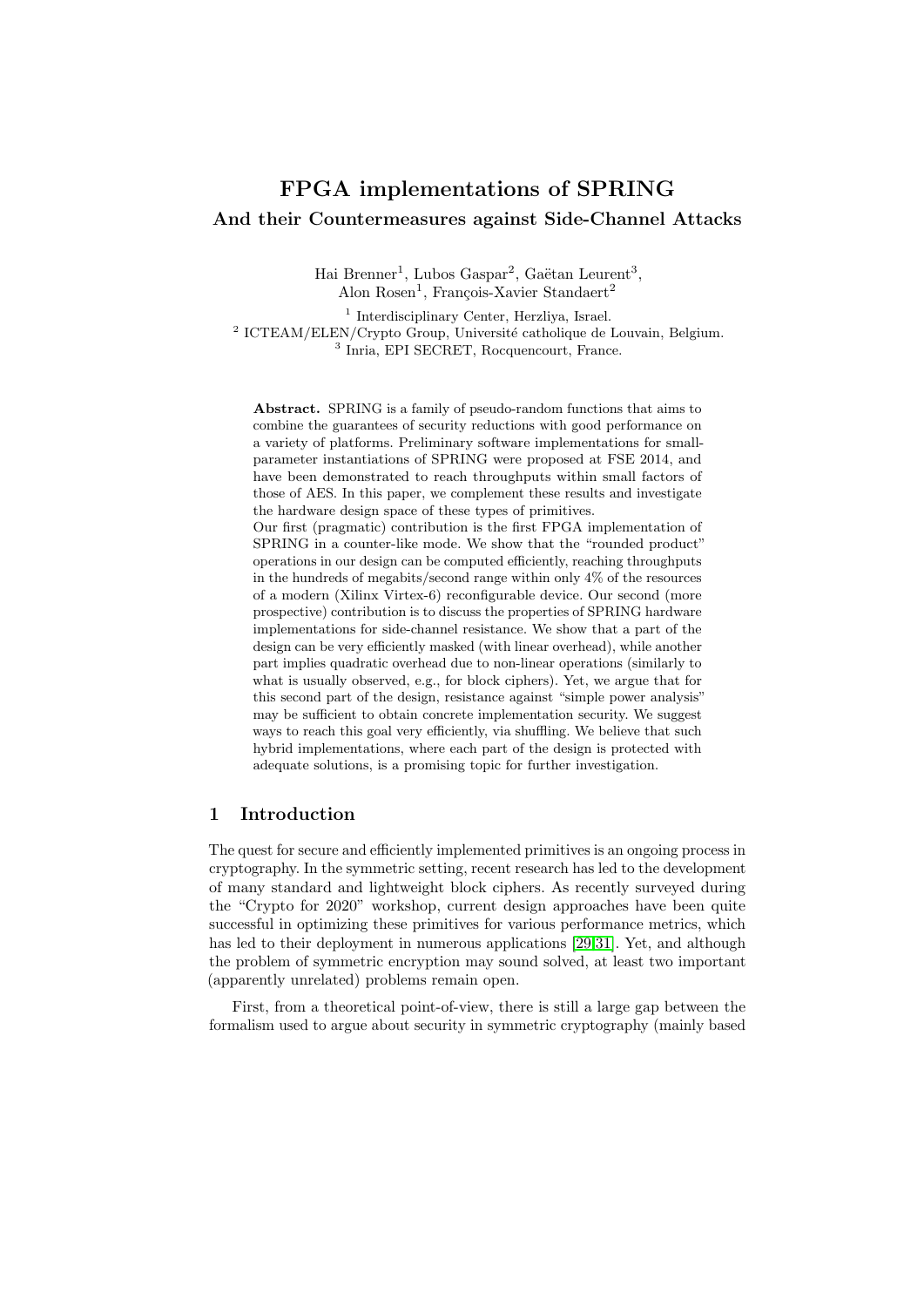on cryptanalysis) and the one in asymmetric cryptography (which widely relies on security reductions). While we do not wish to make statements about which approach should currently be privileged and for what application, we believe that any attempt at closing the gap between these two approaches is interesting, since there seems to be no contradiction between implementation efficiency and security reductions from well-understood problems. Note that closing such a gap can naturally benefit both from better security analysis tools for already deployed constructions (as followed by the recent line of research about key alternating ciphers [\[2,](#page-17-0)[5,](#page-17-1)[6,](#page-17-2)[17](#page-18-2)[,18\]](#page-18-3)) and from "provably secure" constructions leading to efficient implementations, as we pursue in this paper.

Secondly, although block ciphers that perform well on various types of platforms are now mainstream, the problem of securing their implementations against physical (e.g. side-channel) attacks is still quite open. Indeed, the performance overhead caused by standard countermeasures against such attacks (like masking  $[11,14,27,28]$  $[11,14,27,28]$  $[11,14,27,28]$  $[11,14,27,28]$  or shuffling  $[15,33]$  $[15,33]$  are still significant, and the physical assumptions for these countermeasures to provide the expected security improvements are sometimes hard to achieve. (See for example the discussions in [\[8](#page-17-6)[,22,](#page-18-7)[25\]](#page-18-8).)

Interestingly, and despite looking disconnected, these two problems share a number of (intuitive) similarities, and progresses with respect to one of them could be a source of improvement for the other one. The main reason for this intuition is that one of the main elements that makes asymmetric cryptographic primitives easier to prove by reduction is their more elaborated mathematical structure. But mathematical structure (in particular, certain types of homomorphisms) is exactly what sometimes makes the protection of asymmetric implementations easier, at least from a conceptual point of view [\[7](#page-17-7)[,16\]](#page-17-8). As a result, one can generally expect that, as the physical security level of implementations increases, the performance gap between symmetric and asymmetric primitives vanishes. Two recent examples illustrate this hope, namely the masked implementation of the Lapin protocol in [\[10\]](#page-17-9) and the leakage-resilient MAC in [\[23\]](#page-18-9). Unfortunately, both works have some limitations. In the first case, the execution of Lapin requires randomness that seem difficult to protect against side-channel attacks (and was excluded from the physical security analysis so far). In the second case, the MAC relies on quite expensive pairing operations which implies (constant but significant) overhead that dominate the implementation cost in current technologies.

In this paper, we follow this line of work and investigate the implementation properties of a recent Pseudo-Random Function (PRF) candidate called SPRING [\[3](#page-17-10)[,4\]](#page-17-11). Based on the "Learning with Rounding" assumption, it enjoys  $(i)$  compared to the pairings in [\[23\]](#page-18-9), having underlying operations that can be implemented quite efficiently in software, and  $(ii)$  compared to Lapin, the advantages of a being deterministic. Besides, and as a PRF, SPRING also corresponds to a stronger and more generic primitive (potentially exploitable for encryption, authentication and hashing). Our contributions are twofold.

We start by describing and evaluating the hardware performance of SPRING within modern FPGAs. For this purpose, we take advantage of its BCH variant described at FSE 2014 and exploit a couple of optimizations, that essentially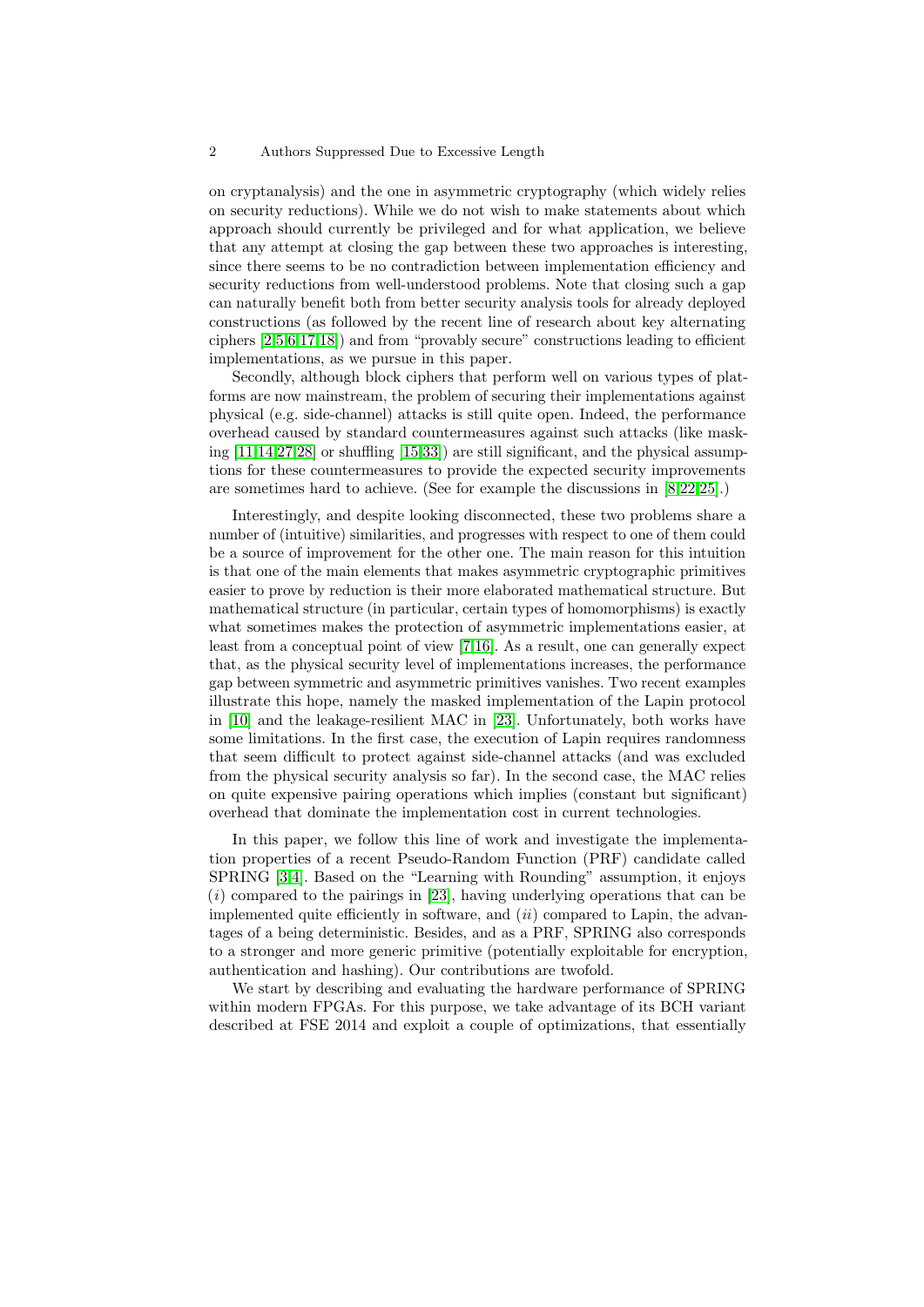turn our architecture into a combination of a subset-sum, some Fast Fourier Transforms (FFTs), a rounding step and a BCH code. We show that these operations combine nicely and produce overall performance that is sufficient for a wide range of applications – though still substantially lower than that of AES.

Next, and as part of our motivation relates to physically protected implementation, we also study the extent to which countermeasures against side-channel attacks can be efficiently implemented for SPRING, leading to contrasted conclusions. First, we show that the subset-sum part of our architecture can be masked just as efficiently as Lapin (i.e., independently for each share, with linear overhead). Unfortunately (and quite naturally for a PRF candidate), the rest of its operations are non-linear with respect to the masking scheme, and imply more significant overhead. In this context, we investigate two possible solutions. On the one hand, we estimate the cost of a fully masked implementation, for which the performance is (asymptotically) similar to that of AES. On the other hand, we analyze the cost of a hybrid architecture, where only part of the design is masked and the rest is protected with other means (shuffling, typically). We informally argue about the relevance of this proposal in two directions. First, we observe that standard Differential Power Analysis (DPA) is not possible after the subset-sum operation, because the intermediate computation depends on all the key bits from this point on (so it cannot be enumerated anymore). Secondly, we observe that unmasking before the rounding step will be (theoretically) secure if the leakage function is "rounding" the intermediate values in an appropriate way. In both cases, these arguments suggest that security against Simple Power Analysis (SPA) are sufficient for this part of the design, and we evaluate the cost of a candidate implementation based on this principle.

Overall, our results confirm that SPRING is an interesting family of PRFs for general applications. We also believe that the hybrid countermeasure strategy, that we suggest, is a promising alternative to a secure and efficient implementation, and it leads to interesting open problems. To some extent, it can be viewed as an instantiation of the fresh re-keying scheme in [\[24\]](#page-18-10), which also combines a DPA-secure linear part with a SPA-secure non-linear one (so connections with such schemes would be interesting to formalize). They also question the families of rounding functions that lead to side-channel resistant PRFs with partial masking, and whether these functions can be implemented physically by a leakage function (possibly as an engineering constraint).

The rest of the paper is structured as follows. Section [2](#page-2-0) contains the specifications of SPRING, Section [3](#page-6-0) describes its FPGA implementation, and Section [4](#page-11-0) discusses its side-channel resistance.

## <span id="page-2-0"></span>2 SPRING specifications

#### 2.1 The SPRING Family of Pseudo-Random Functions

One of the main constructions in [\[4\]](#page-17-11) is a class of PRF candidates called SPRING which is short for "subset-product with rounding over a ring." Let  $n$  be a power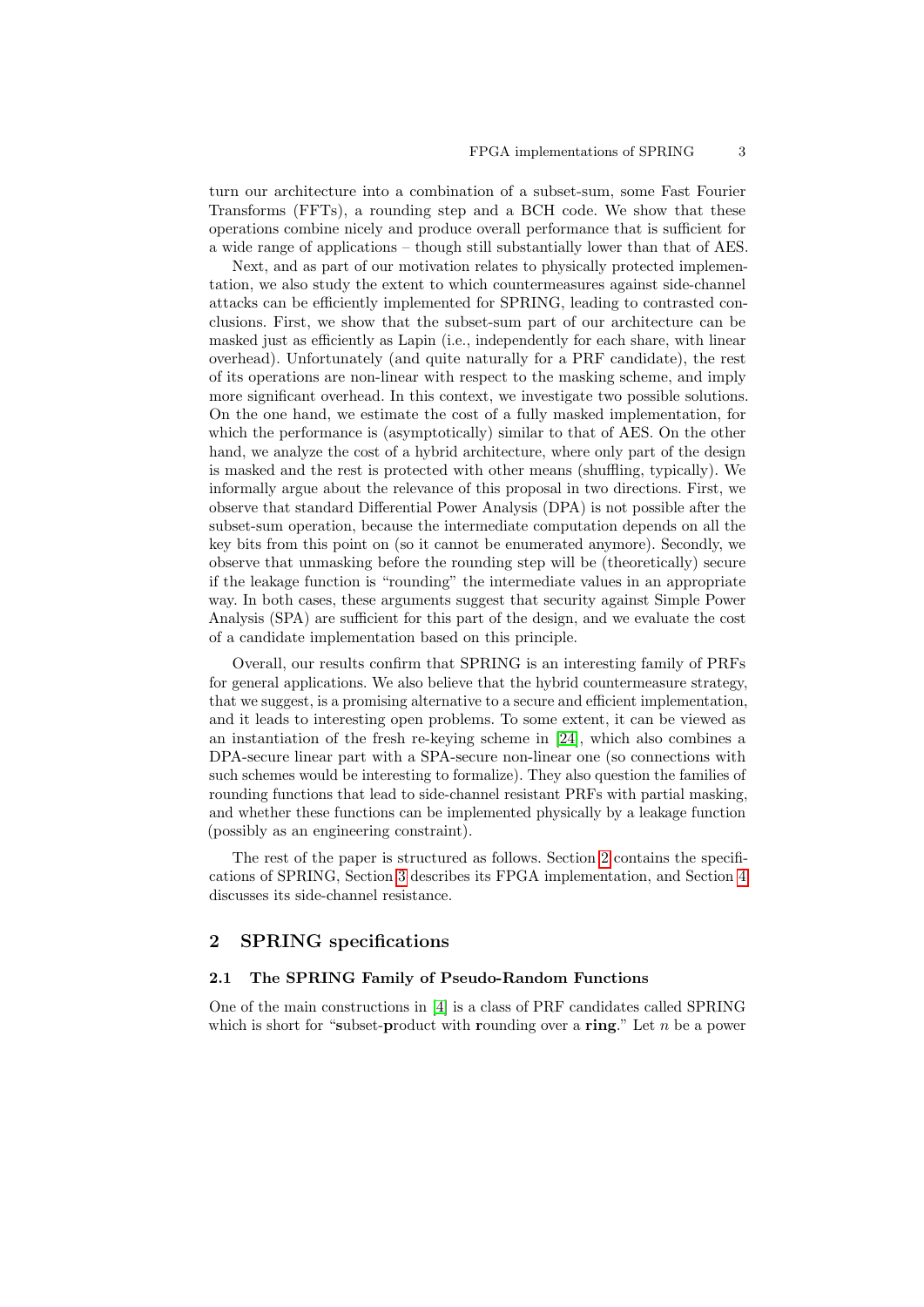of two, and let R denote the polynomial ring  $R := \mathbb{Z}[X]/(X^n + 1)$ , which is known as the 2nth cyclotomic ring.<sup>[1](#page-3-0)</sup> For a positive integer q, let  $R_q$  denote the quotient ring:

$$
R_q := R/qR = \mathbb{Z}_q[X]/(X^n + 1),
$$

i.e., the ring of polynomials in X with coefficients in  $\mathbb{Z}_q$ , where addition and multiplication are modulo both  $X^n + 1$  and q. (For ring elements  $r(X)$  in R or  $R_q$ , the indeterminate X is usually suppressed.) Let  $R_q^*$  denote the multiplicative group of units (invertible elements) in  $R_q$ .

For a positive integer k, the SPRING family is the set of functions  $F_{a,s}$ :  ${0,1}^k \to {0,1}^m$  indexed by a unit  $a \in R^*_q$  and a vector  $\mathbf{s} = (s_1, \ldots, s_k) \in (R^*_q)^k$ of units. The function is defined as the "rounded subset-product":

<span id="page-3-1"></span>
$$
F_s(x_1,\ldots,x_k) := S\left(a \cdot \prod_{i=1}^k s_i^{x_i}\right),\tag{1}
$$

where  $S: R_q \to \{0,1\}^m$  for some  $m \leq n$  is an appropriate "rounding" function. For example, BPR considers the floor rounding function that maps each of its input's *n* coefficients to  $\mathbb{Z}_2 = \{0, 1\}$ , depending on whether the coefficient (in its canonical form in  $\mathbb{Z}_{257}$  is smaller than  $q/2$  or not.

It is proved in [\[4\]](#page-17-11) that when a and  $s_i$  are drawn from appropriate distributions, and  $q$  is sufficiently large, the above function family is a secure PRF family, assuming that the "ring learning with errors" (ring-LWE) problem [\[20\]](#page-18-11) is hard in  $R_q$ .

#### 2.2 Implementation Details: Our Chosen Construction

In the following we describe an optimized FPGA implementation of the SPRING PRF family based on the parameters suggested in [\[3\]](#page-17-10). These parameters offer high levels of concrete security against known classes of attacks, and lead to efficient implementations. A discussion and more thorough theoretical analysis of these parameters can be found in [\[3\]](#page-17-10). Note that this choice is just one of the possible instantiations of the SPRING family. We use it as a case study to show our hardware implementation and side-channel resistance techniques and to evaluate performance. We also suggest ways to secure the computation from leakage of the key by methods of masking (which seem to match the homomorphic characteristics in the subset-sum part of the SPRING PRF quite elegantly) and alternative countermeasures.

Aiming to design practical functions, the SPRING family can be instantiated with relatively small moduli  $q$ , rather than the large ones required by the theoretical security reductions in [\[4\]](#page-17-11). This allows following the same basic construction paradigm as in [\[4\]](#page-17-11), while taking advantage of the fast integer arithmetic

<span id="page-3-0"></span><sup>&</sup>lt;sup>1</sup> It is the 2nth cyclotomic ring because the complex roots of  $X^n + 1$  are all the 2nth primitive roots of unity. The BPR functions can be defined over other cyclotomic rings as well, but in this work we restrict to powers of two for simplicity and efficiency.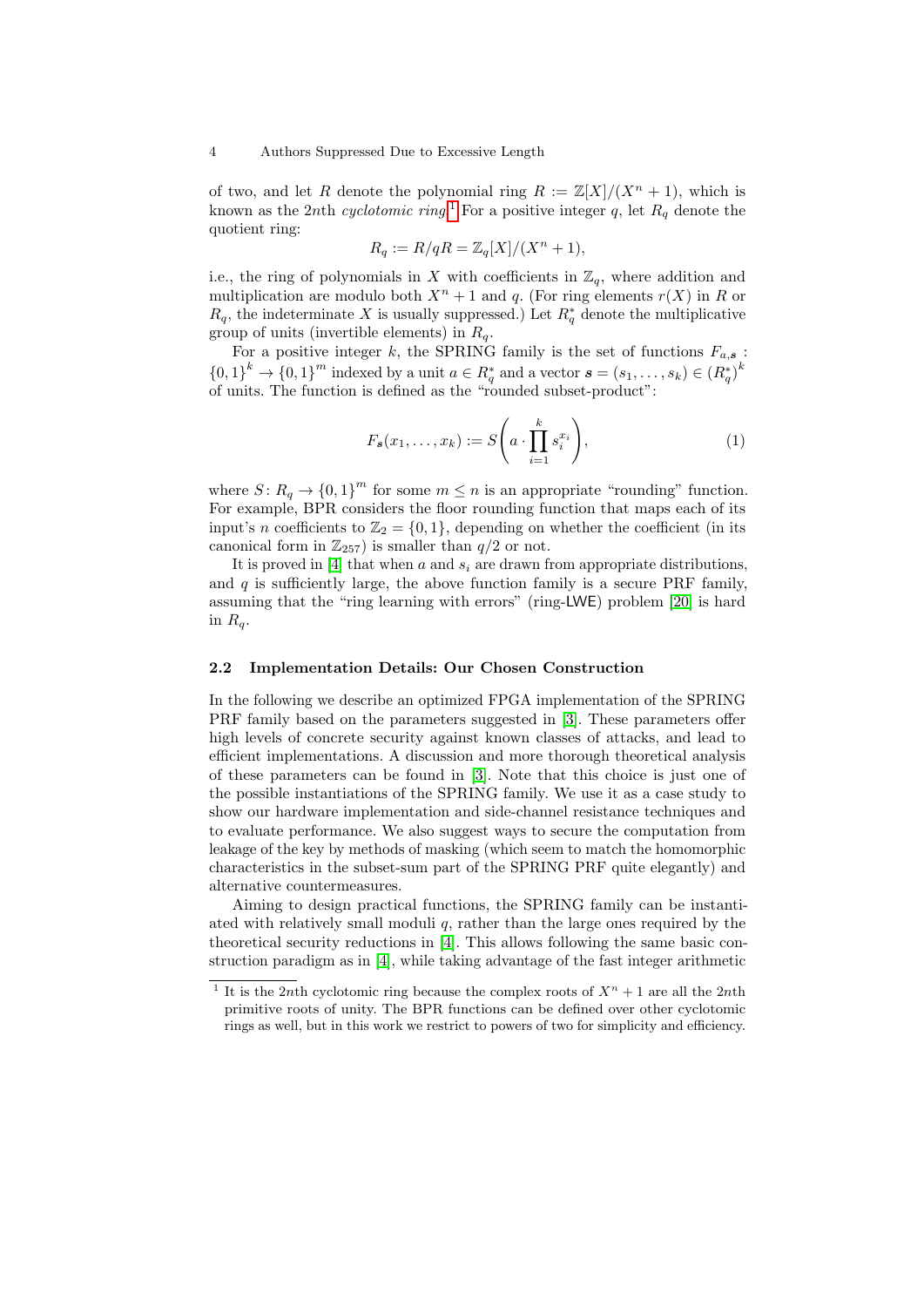operations. In this paper we follow suit the parameters chosen in [\[3\]](#page-17-10):

$$
n = 128, \quad q = 257, \quad k = 64,
$$

which yields attractive performance, and allows for a comfortable margin of security. The choice of modulus  $q = 257$  is akin to the one made in SWIFFT, for a practical instantiation of a theoretically sound lattice-based collision-resistant hash function [\[19\]](#page-18-12). Also as in SWIFFT, our implementations build on Fast Fourier Transform-like algorithms modulo  $q = 257$ .

Choosing an odd modulus  $q = 257$  admits very fast subset-product computations in  $R_q^*$  using Fast Fourier Transform-type techniques (as mentioned above). However, because q is odd, any rounding function  $\lfloor \cdot \rceil : R_q \to R_2$ , applied to individual coefficients separately, has bias  $1/q$  on each of the output bits. Since q is rather small, such a bias is easily noticeable. This poses no problem at all if SPRING is used for authentication schemes. Nevertheless, it clearly renders the function insecure as a PRF.

To reduce bias, a post-processing step  $G$  is implemented by using dual BCH error-correcting code:  $S(b_1, \ldots, b_n) = G([b_1, \ldots, b_n])$ , where  $\lceil \cdot \rceil$  is applied point-wise. G multiplies the 128-dimensional,  $1/q$ -biased bit vector by the 64  $\times$ 128 generator matrix of a binary (extended) BCH error-correcting code with parameters  $[n, m, d] = [128, 64, 22]$ , yielding a syndrome with respect to the dual code. This simple and very fast "deterministic extraction" procedure (proposed in [\[1\]](#page-17-12)) reduces the bias exponentially in the distance  $d = 22$  of the code, and yields a 64-dimensional vector that is  $2^{-145}$ -far from uniform (when applied to a 128-dimensional bit vector of independent  $1/q$ -biased bits). However, this comes at the cost of outputting  $m = 64$  bits instead of  $n = 128$ , as determined by the rate  $m/n$  of the code.

In terms of implementation, generator matrices of BCH codes over  $GF(2)$  are preferable, since the rows of the matrix are cyclic shifts of a single row, which facilitates fast and simple implementation. Note that  $n$  is a power of 2, and any BCH code over  $GF(2)$  is of length  $2^t - 1$  for some integer t. To make the matrix compatible with an  $n$  that is a power of two, the extended-BCH code can be used. This extended code is obtained in a standard way by appending a parity bit to the codewords, and it increases the code distance d by one. Finally note that for these chosen parameters  $n = 128, m = 64$ , the BCH code with parameters [127, 64, 21] and its extension with parameters [128, 64, 22] have the largest known minimum distance for these specific rates. For more theoretical details regarding the bias after applying  $G$ , we refer the reader to [\[3\]](#page-17-10).

## <span id="page-4-0"></span>2.3 Implementation Details: Fast Subset-Product in  $R_q$

The core of the SPRING algorithm is the subset-product calculation expressed by Equation [1.](#page-3-1) Direct multiplication of polynomials of degree  $n$  is quite expensive, but the computation can be efficient using properties of the carefully chosen ring  $R_{257}$ . Following [\[3\]](#page-17-10), the Chinese Remainder decomposition of this ring as  $R_q \cong \mathbb{Z}_q^n$  given in [\[19\]](#page-18-12) is used. More precisely, a polynomial in  $R_{257}$  is uniquely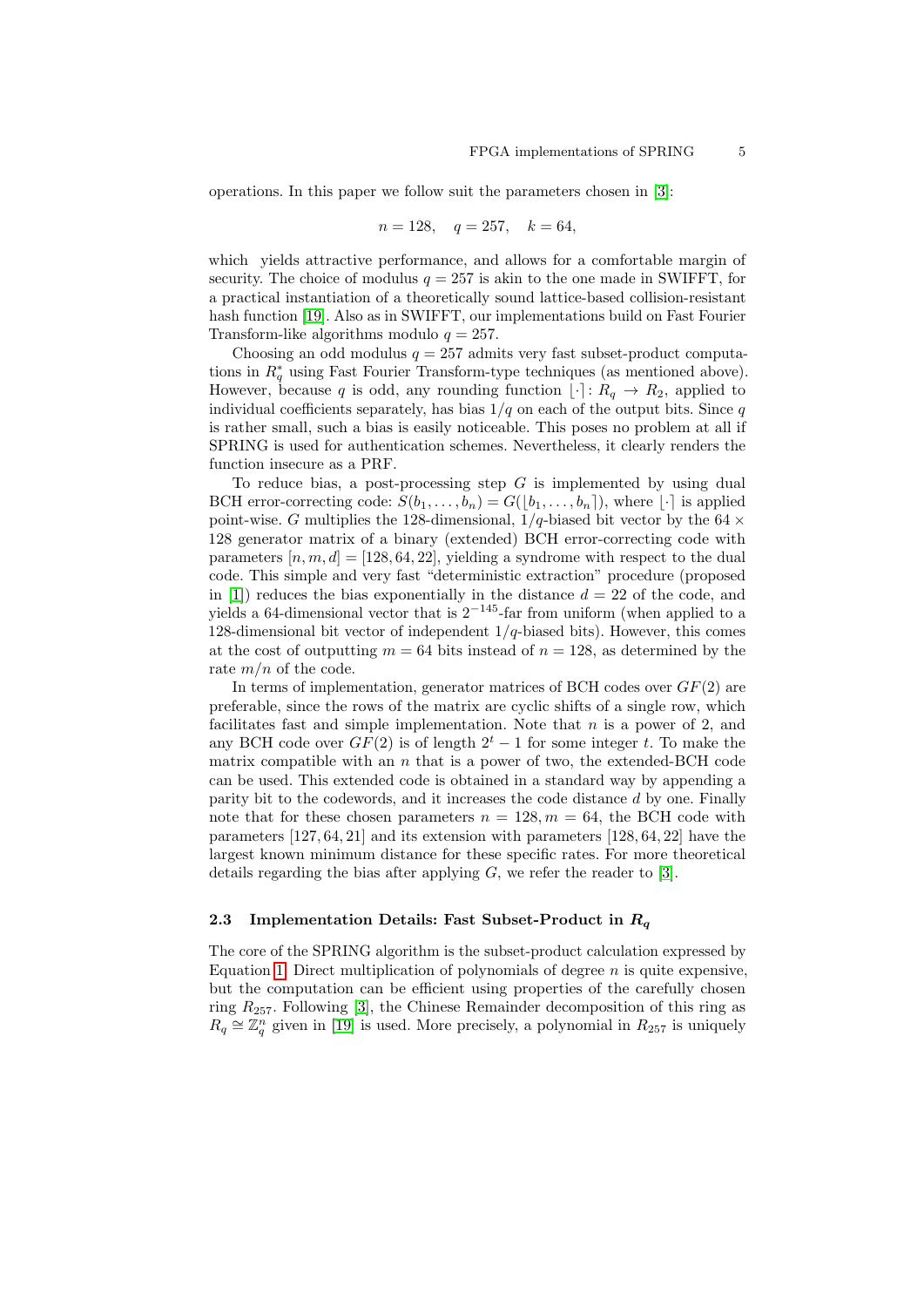determined by its evaluation on the  $n$ -th primitive roots of unity. Denote this isomorphism by  $\mathcal{F}$ :

$$
\mathcal{F}: R_{257} \to \mathbb{Z}_{257}^n, \ b \mapsto (b(\omega^{2i+1}))_{i=0}^{n-1},
$$

where  $\omega$  denotes a 2*n*-th primitive root of unity. In particular, the multiplicative group of units  $R_q^*$  is the set of polynomials whose  $\mathcal F$  coefficients are all non-zero. This gives the following negacyclic convolution theorem:

$$
\mathcal{F}(a \cdot b) = \mathcal{F}(a) \odot \mathcal{F}(b) \tag{2}
$$

where  $\cdot$  denotes the polynomial product in  $R_{257}$ , and  $\odot$  is the point-wise multiplication of coefficients in  $\mathbb{Z}_{257}$ .

Moreover,  $\mathcal F$  and its inverse can be efficiently implemented using an FFT-like algorithm. More precisely, an FFT of size n over the finite field  $\mathbb{Z}_{257}$  evaluates a polynomial at all the *n*-th roots of unity: FFT :  $b \mapsto (b(\omega^{2i}))_{i=0}^{n-1}$  (we use  $\omega^2$  as a primitive *n*-th root of unity). If we first multiply the coefficient of  $b$  by powers of  $\omega$ , we have:

$$
b(\omega^{2i+1}) = b'(\omega^{2i}), \qquad \text{where } b'_i = b_i \cdot \omega^i.
$$
  

$$
\mathcal{F}(b) = \text{FFT}(b'),
$$

Finally, the subset-product of SPRING can be written as:

$$
a \cdot \prod_{i=1}^{k} s_i^{x_i} = \mathcal{F}^{-1} \left( \mathcal{F}(a) \odot \mathcal{F}(s_1^{x_1}) \odot \cdots \odot \mathcal{F}(s_k^{x_k}) \right). \tag{3}
$$

The value of the bit  $x_i$  determines whether polynomial  $s_i$  is involved in the subsetproduct multiplication:  $s_i^{x_i}$  is either  $s_i$  or 1. In practice, indices with  $x_i = 0$  are just removed from the product. Using the convolution theorem, the polynomial subset-product is computed by multiplying the  $\mathcal F$  evaluations point-wise and transforming the result back by  $\mathcal{F}^{-1}$ . The  $\mathcal F$  evaluations can be computed just once beforehand, and stored instead of the polynomials. Applying  $\mathcal F$  on the  $a$ and  $s_i$ , we obtain these sequences:

$$
\mathcal{F}(a_0, a_1, \dots, a_{n-1}) = [A_0, A_1, \dots, A_{n-1}],
$$
  
\n
$$
\mathcal{F}(s_{i,0}, s_{i,1}, \dots, s_{i,n-1}) = [S_{i,0}, S_{i,1}, \dots, S_{i,n-1}], \qquad \forall i \in \{1, \dots, k\}.
$$

We can further simplify the implementation by storing only the discrete logs of the sequences A and  $S_i$  using a suitable generator element  $G$  (we have chosen  $G = 3$ ). We denote those sequences as A and  $S_i$ , and the exponentiation as  $\mathcal{E}$ :

$$
[A_0, A_1, \dots, A_{n-1}] = \mathcal{E}(\widehat{A}) = \left[G^{\widehat{A_0}}, G^{\widehat{A_1}}, \dots, G^{\widehat{A_{n-1}}}\right],
$$
  

$$
[S_{i,0}, S_{i,1}, \dots, S_{i,n-1}] = \mathcal{E}(\widehat{S}_i) = \left[G^{\widehat{S_{i,0}}}, G^{\widehat{S_{i,1}}}, \dots, G^{\widehat{S_{i,n-1}}}\right], \qquad \forall i \in \{1, \dots, k\}.
$$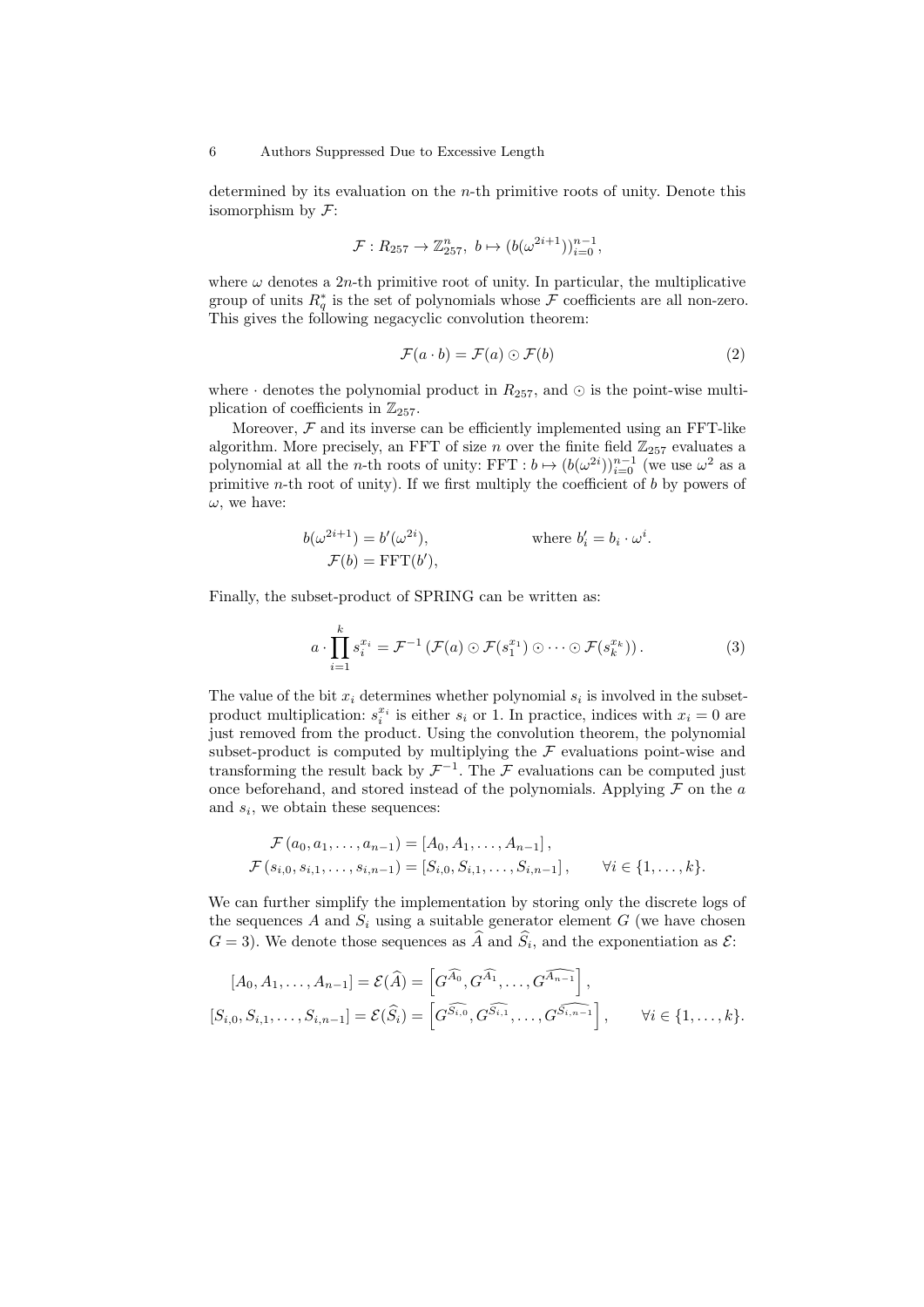Note the entries  $A_j$  and  $S_{i,j}$  are all non-zero because a and the  $s_i$ 's are units in  $R_{257}$ . If the key is stored in this form, the subset-product in SPRING can be computed very efficiently:

$$
a \cdot \prod_{i=1}^{k} s_i^{x_i} = \mathcal{F}^{-1} \left( \mathcal{E} \left( \widehat{A} + \sum_{x_i=1} \widehat{S}_i \right) \right), \tag{4}
$$

where the addition is a point-wise modulo 256.

#### 2.4 Implementation Details: Counter and Gray-Code mode

As in [\[3\]](#page-17-10), we focus on implementing SPRING in a counter-like (CTR) mode. This mode uses Gray code, which is a simple way of ordering the strings in  ${0,1}^k$  so that successive strings differ in only one position. Then, when running SPRING in counter mode, we store the value  $\overline{B} = \overline{A} + \sum_{x_i=1} S_i$  and we update this additive state by adding or removing a secret key elements  $S_i$ . Thus, much of the work across consecutive evaluations is amortized.

More precisely,  $\widehat{B}$  is initialized to zero (the Gray code starts with  $0^k$ ). For each iteration, if the next input  $x'$  flips the *i*th bit of  $x$ , then the old subset-product is updated to  $\widehat{B}' = \widehat{B} + \widehat{S}_i$  if  $x_i = 0$ , otherwise  $\widehat{B}' = \widehat{B} - \widehat{S}_i$ .

### 2.5 Operations in SPRING

Thanks to those optimizations, the SPRING evaluations in CRT mode are now reduced to a few simple operations. In the following description, steps 1–3 compute the subset product  $b := a \prod_{i=1}^{n} s_i^{x_i}$ , and steps 4-5 perform the rounding function  $S(b)$ :

- 1. Update the additive state  $B: B \leftarrow B \pm A_i$ , where i is the flipped bit in the Gray counter
- 2. Compute the polynomial evaluation of b as  $B = [G^{\widehat{B_0}}, G^{\widehat{B_1}}, \ldots, G^{\widehat{B_{n-1}}}]$
- 3. Interpolate the product by computing  $\mathcal{F}^{-1}(B)$ 
	- $\text{Compute } b' = \text{FFT}^{-1}(B)$
	- Deduce b with  $b_i = b'_i \cdot \omega^{-i}$
- 4. Round the coefficient of b
- 5. Apply the BCH code

## <span id="page-6-0"></span>3 FPGA implementation

In this section we discuss our design choices for unprotected SPRING-BCH (later just SPRING). We present a SPRING co-processor implementation and report its area and timing performance.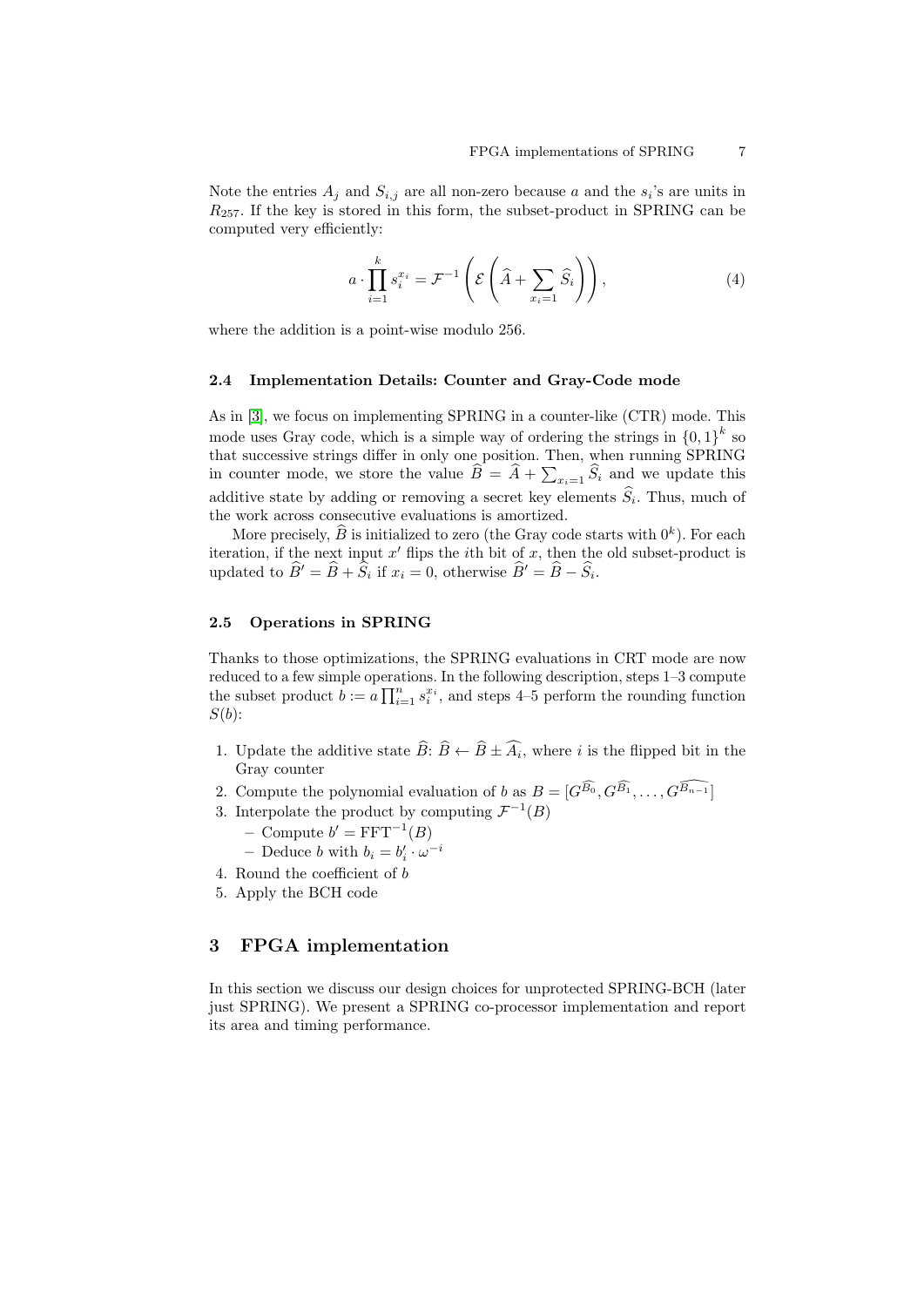

<span id="page-7-0"></span>Fig. 1. Spring hardware implemenation.

### 3.1 General architecture

Our implementation is depicted in Fig. [1.](#page-7-0) All arithmetic operations in SPRING are computed modulo  $q = 257$  except for the arithmetic operations on exponents which are calculated modulo  $q - 1 = 256$ . The secret key polynomial FFT coefficients  $\widehat{A}$  and  $\widehat{S}_i$  (in discrete log form) are stored in true dual port memory KMEM. Each KMEM channel can output 8 exponents (8-bit words) in parallel.

The subset-sum unit (that we detail next) computes addition/subtraction of two polynomials on 8 exponents in parallel, and the results are stored in KMEM. Subsequently, 16 exponents are read from KMEM using both channels and transformed to 9-bit words (representing polynomial evaluations) using table lookups (denoted by Exp2Coef). Next these data are partially processed by the FFT unit (that we also detail next) and stored in its internal registers. This way, in only 8 clock cycles all 128 evaluations are transformed to the polynomial coefficients and stored in the FFT register. When the  $FFT_{128}$  is completed, the resulting 9-bit coefficients are rounded point-wise in 16-coefficient chunks. The floor rounding function replaces each 9 coefficient bits by 1 bit as follows: if a coefficient value is in the range of 0 to 128 the resulting bit equals 0; if a value is in the range of 129 to 256 the resulting bit equals 1. In each clock cycle, 16 rounded 1-bit coefficients are stored in the output data register REG. When all 128 bits are present in REG, they are compressed by the BCH unit to output 64 bits.

### 3.2 Calculation of subset-product

We follow the description of Section [2.3](#page-4-0) to implement the subset-product as a subset-sum of exponents, followed by an exponentiation, and the  $\mathcal{F}^{-1}$  transform.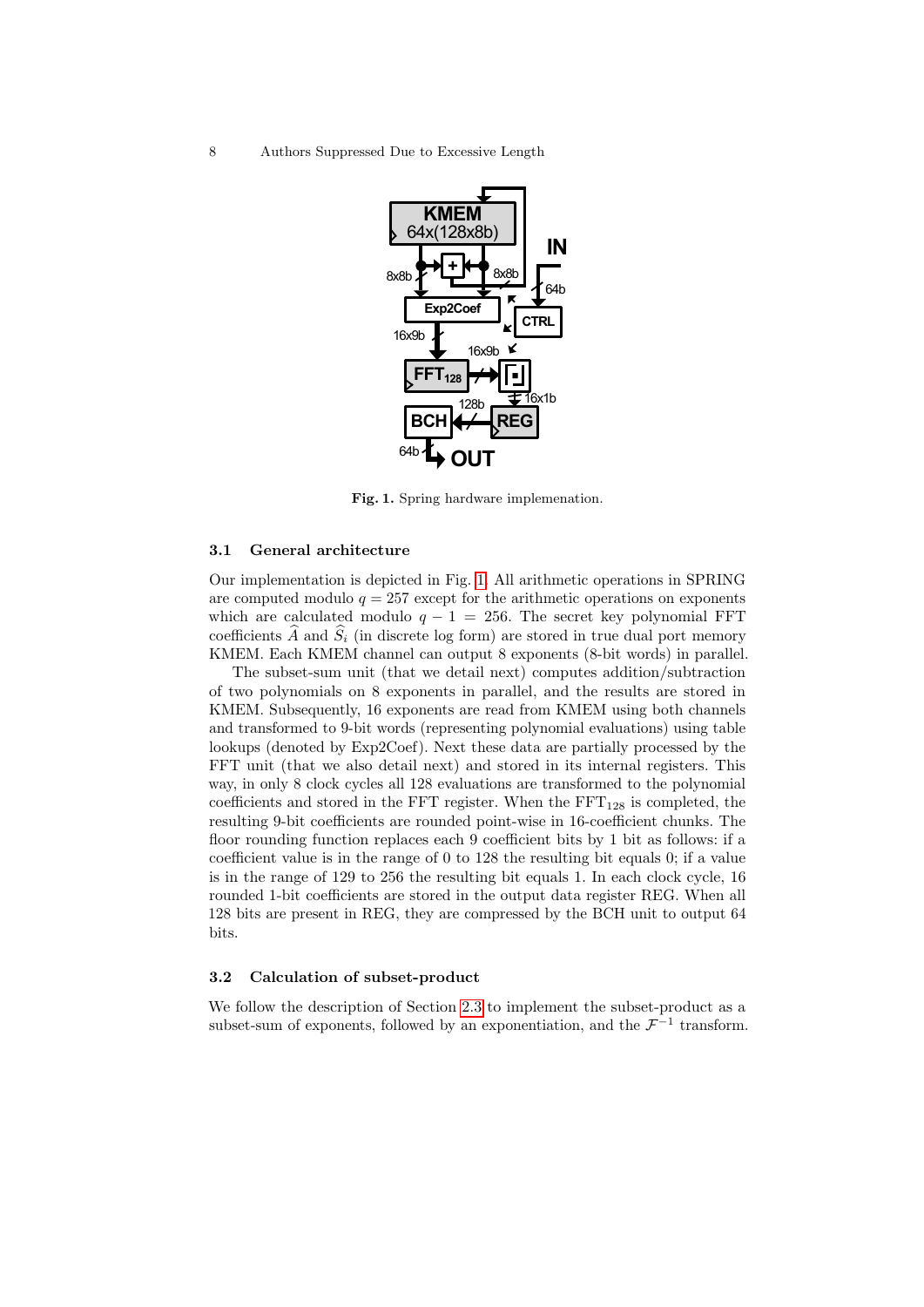We store the coefficient sequences  $A$  and  $S_i$  in RAM during FPGA configuration. Thus, only the point-wise subset-sum, exponentiation with  $G$  (using lookup tables) and  $\mathcal{F}^{-1}$  operations have to be implemented in hardware. Unlike direct coefficient representation using 9-bit words, the range of exponents is between 0 and 255, thus the exponents are represented using only 8-bit words. Interestingly, the subset-sum of such exponents involves reduction by 256 instead of 257, which is implemented by simply ignoring the most significant bit (carry) generated by the addition. Moreover, the  $FFT^{-1}$  differs from FFT by multiplication with the constant  $n^{-1}$  which is included in KMEM's initialization data. This way, the  $FFT^{-1}$  unit can be replaced by a more simple FFT unit.

#### 3.3 Fast Fourier Transform

The FFT on 1[2](#page-8-0)8 coefficients<sup>2</sup> in parallel is relatively expensive to implement. Instead, we decompose such an FFT unit to smaller FFT blocks. The  $\text{FFT}_{128}$ decomposition is illustrated in the left side of Fig. [2,](#page-9-0) where the input sequence of 128 coefficients is organized in a  $2 \times 64$  (row-major) matrix processed in 16-coefficient chunks. After transposing this matrix, an  $\text{FFT}_{64}$  is computed on both columns. The results of the two  $\text{FFT}_{64}$  blocks are multiplied by powers of a suitable primitive root of unity  $\omega$  (we have selected  $\omega = 139$ ), i.e.  $\omega^{i \cdot j}$  for  $0 \leq i < 64$  and  $0 \leq j < 2$ . Note, that first 64 powers (with  $j = 0$ ) of  $\omega$  are equal to 1, thus no multiplication is required. Although, multiplication with  $\omega$ powers is part of the  $\text{FFT}_{128}$  computation, it is placed inside the  $\text{FFT}_{64}$  block for convenience. Next, an  $FFT_2$  is computed on each row. Finally, the column-major matrix is transposed back to a row-major one and the resulting matrix represents the result of the  $FFT_{128}$  transform. Note that the transposition steps are not shown in Fig. [2,](#page-9-0) because they are either implemented as a wire crossings (for free in hardware) or they are pre-computed during KMEM initialization.

 $\text{FFT}_{64}$ . In order to simplify the implementation, an  $\text{FFT}_{64}$  block is decomposed even further (see Fig. [2\)](#page-9-0), by organizing the 64 input coefficients in an  $8 \times 8$  square matrix. Subsequently, the matrix is transposed (part of KMEM initialization),  $FFT_8$  is computed on all 8 rows sequentially, and the result is multiplied by powers of a suitable primitive root of unity  $\Omega = \omega^2$  (for  $\omega = 139$  we have selected  $\Omega = 139^2 \text{ mod } 257 = 46$ , i.e.  $\Omega^{i \cdot j}$  for  $0 \le i < 8$  and  $0 \le j < 8$ . The multiplication results form a new matrix that is stored in the FFT register. Subsequently, this matrix is transposed and stored back in the register. Eventually,  $\text{FFT}_8$  operations (described next) are performed on all 8 rows sequentially. Their result is multiplied with  $\omega$  powers (as part of the FFT<sub>128</sub> computation) and stored back in the FFT register.

 $\text{FFT}_8$ . The basic building block of  $\text{FFT}_{64}$  is  $\text{FFT}_8$ , which is implemented with combinatorial logic only.  $\text{FFT}_8$  is composed of three layers of four  $\text{FFT}_2$ 

<span id="page-8-0"></span><sup>&</sup>lt;sup>2</sup> Actually, the input to  $FFT^{-1}$  is the polynomial *evaluations* and the output is the coefficients, but we refer to both as coefficients for simplicity.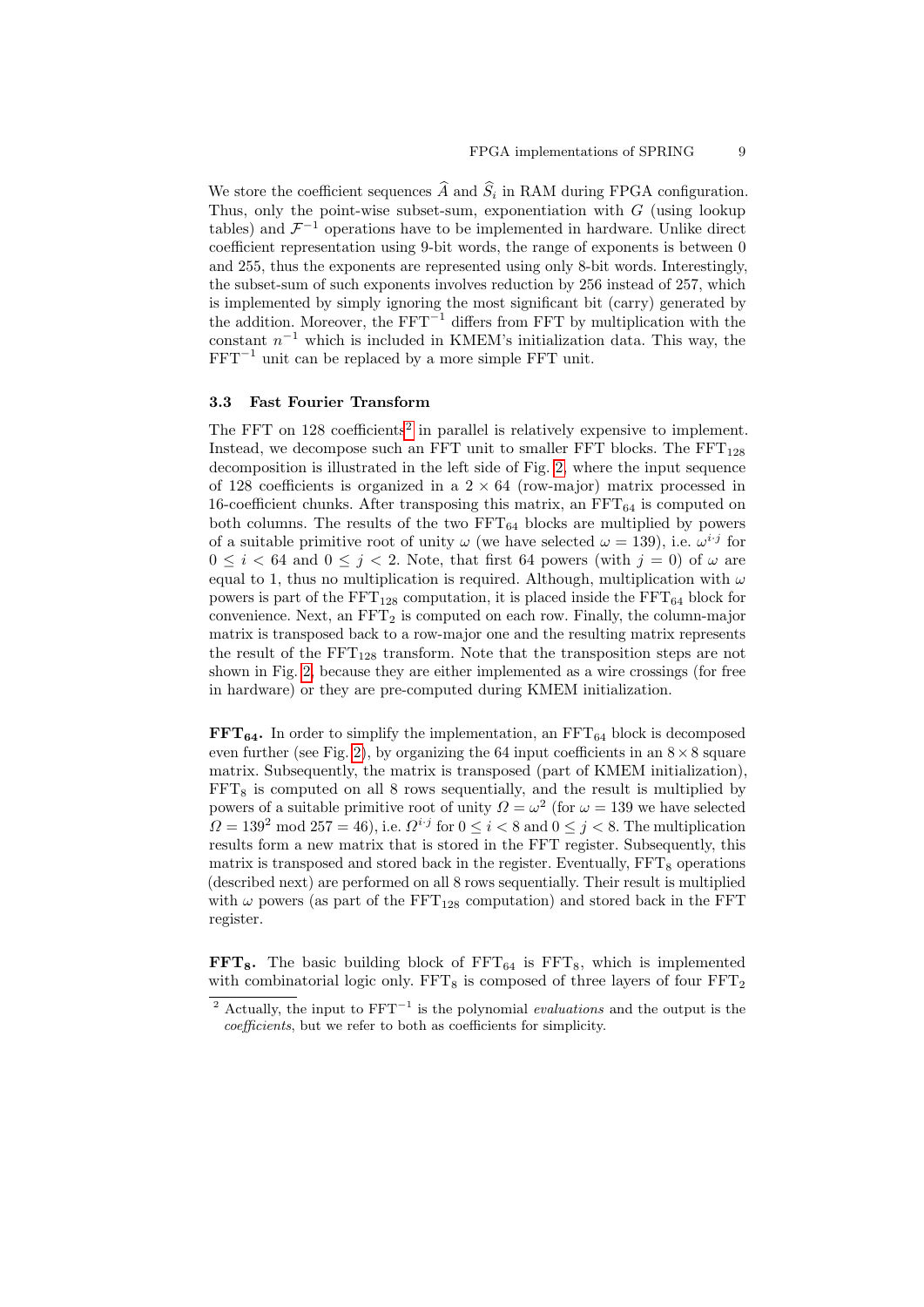

Fig. 2. Decomposition of Fast Fourier Transform operating with 128 coefficients.

butterflies, and multiplications by powers of a root of unity. Each butterfly performs one addition and one subtraction. The root of unity  $\omega^{16} = 4$  is chosen so that all those constants are powers of two, and can be implemented as shift, as illustrated in Fig. [2.](#page-9-0) Although the implementation of addition and subtraction is straightforward, the multiplication with a constant could be relatively expensive in  $\mathbb{Z}_{257}$ . However,  $q = 257$  is a Fermat prime number  $F_3 = 2^{2^3} + 1 = 257$ , thus several interesting properties of arithmetic modulo Fermat numbers can be used to significantly simplify the implementation. Following the description by H. Nussbaumer [\[26\]](#page-18-13), we introduced an encoding of each 9-bit coefficient  $c$  to  $C$  as follows:

<span id="page-9-0"></span>
$$
C = (256 - c) \bmod 257. \tag{5}
$$

This encoding reduces multiplications inside  $\text{FFT}_8$  into simple bit rotations around the 9-bit word, with complementation of the overflowing bits.

## 3.4 Cost and performance evaluation

We have synthesized our SPRING co-processor using Xilinx ISE 12.4 for Xilinx Virtex-6 XC6VLX240T FPGAs. The implementation results are summarized in Table [1.](#page-10-0) KMEM was organized in two 36 kb true dual-port RAMs. As expected,  $FFT_{128}$  occupies 76% of the SPRING area. Inside  $FFT_{128}$ , two blocks of  $\Omega^{i,j}$ constant multipliers and one block of  $\omega^{i \cdot j}$  constant multipliers utilizes most of the resources (roughly  $69\%$  of the  $FFT_{128}$ ). Since these blocks are combinatorial, they are implemented using lookup tables. The two  $\text{FFT}_8$  blocks constitute 17% of  $FFT_{128}$ . Next, the two FFT registers storing 1152 bits of the FFT state occupy roughly  $9\%$  of the FFT<sub>128</sub> unit. This optimization was achieved using the distributed RAM strategy (only slices are used, no dedicated BRAMs). Other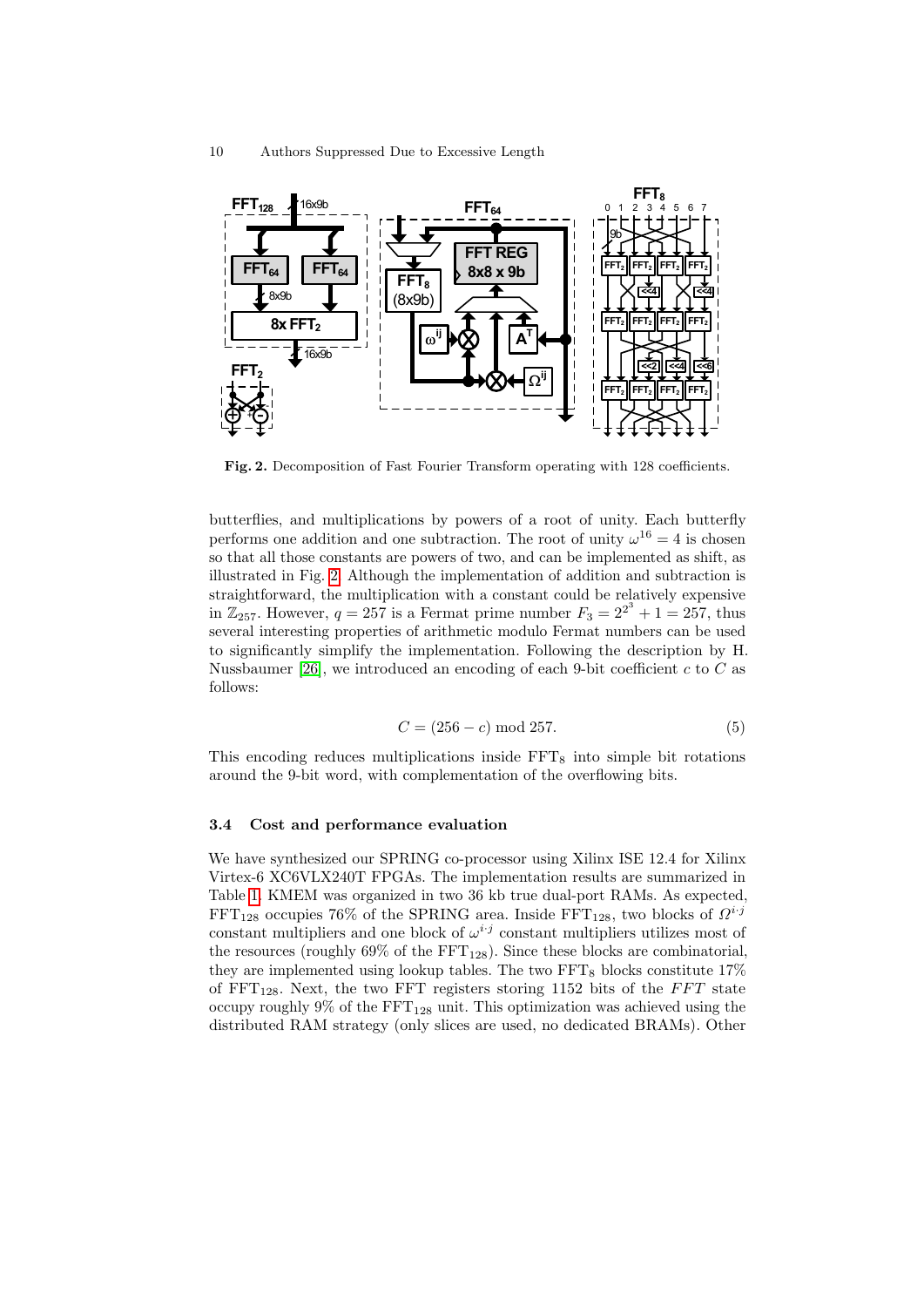<span id="page-10-0"></span>SPRING parts are relatively small. In total, SPRING occupies 1650 slices which is only 4% of the available FPGA resources.

| Units                                       | Slices BRAM(36kb) |              |  |  |
|---------------------------------------------|-------------------|--------------|--|--|
| <b>KMEM</b>                                 | 0                 | 2            |  |  |
| Subset-sum                                  | 16                | $\mathbf{0}$ |  |  |
| Exp2Coef                                    | 128               | $\mathbf{0}$ |  |  |
| $FFT_{128}$ total                           | 1258              | $\mathbf{0}$ |  |  |
| $\rightarrow$ 2x FFT <sub>s</sub>           | 210               | $\mathbf{0}$ |  |  |
| $\rightarrow$ 2x FFT REG + transpose        | 110               | $\mathbf{0}$ |  |  |
| $\rightarrow$ 2x Mult. $\Omega^{i,j}$       | 496               | $\mathbf{0}$ |  |  |
| $\rightarrow$ 1x Mult. $\omega^{i \cdot j}$ | 378               | $\mathbf{0}$ |  |  |
| $\rightarrow$ 8x FFT <sub>2</sub>           | 64                | $\mathbf{0}$ |  |  |
| $Rounding + REG$                            | 32                | $\mathbf{0}$ |  |  |
| <b>BCH</b>                                  | 189               | $\mathbf{0}$ |  |  |
| Control logic                               | 27                | $\theta$     |  |  |
| <b>SPRING - Total</b>                       | 1650              |              |  |  |

Table 1. Resource usage of the SPRING implementation.

As far as speed performance is concerned, SPRING was designed to operate without idle states in the Gray counter mode. Computation starts by sequentially reading rows of 16 exponents from KMEM. These row exponents are first converted to coefficients, each half of them being processed by one of the two  $FFT<sub>8</sub> blocks, then multiplied with corresponding powers of  $\Omega$ , and stored in$ the two FFT registers. All these operations together are executed in only one clock cycle. Subsequently, the same operations are performed on the other 7 rows. Together, all 8 rows are processed in only 8 clock cycles. Next, both FFT registers are transposed in 12 clock cycles. The new 8 rows are processed by the two FFT<sub>8</sub> blocks, multiplied with corresponding powers of  $\omega$  and stored back to the two FFT registers in 8 clock cycles. In the subsequent 8 clock cycles, 8 parallel  $FFT_2$ 's are computed on 8 rows. Then, all 9-bit coefficients are rounded to 1-bit coefficients and stored in the 128-bit register. The SPRING output is finally obtained by post-processing the combinatorial BCH unit on this register data. In parallel with the last 28 cycles, a new subset-sum is calculated. Since the subset-sum calculation requires 32 clock cycles, 4 extra clock cycles are necessary. This way, one SPRING execution with subset-sum pre-calculation requires 40 clock cycles. Such a result illustrates the usual trade-off between generic software and specialized hardware. In particular, it outperforms the FSE 2014 software implementation on Intel Core i7 Ivy Bridge (392 clock cycles per one encryption) by an approximate factor 10.

Besides, the maximum operating clock frequency for the selected FPGA device was estimated at 91.7 MHz. This seemed to be a good trade-off between speed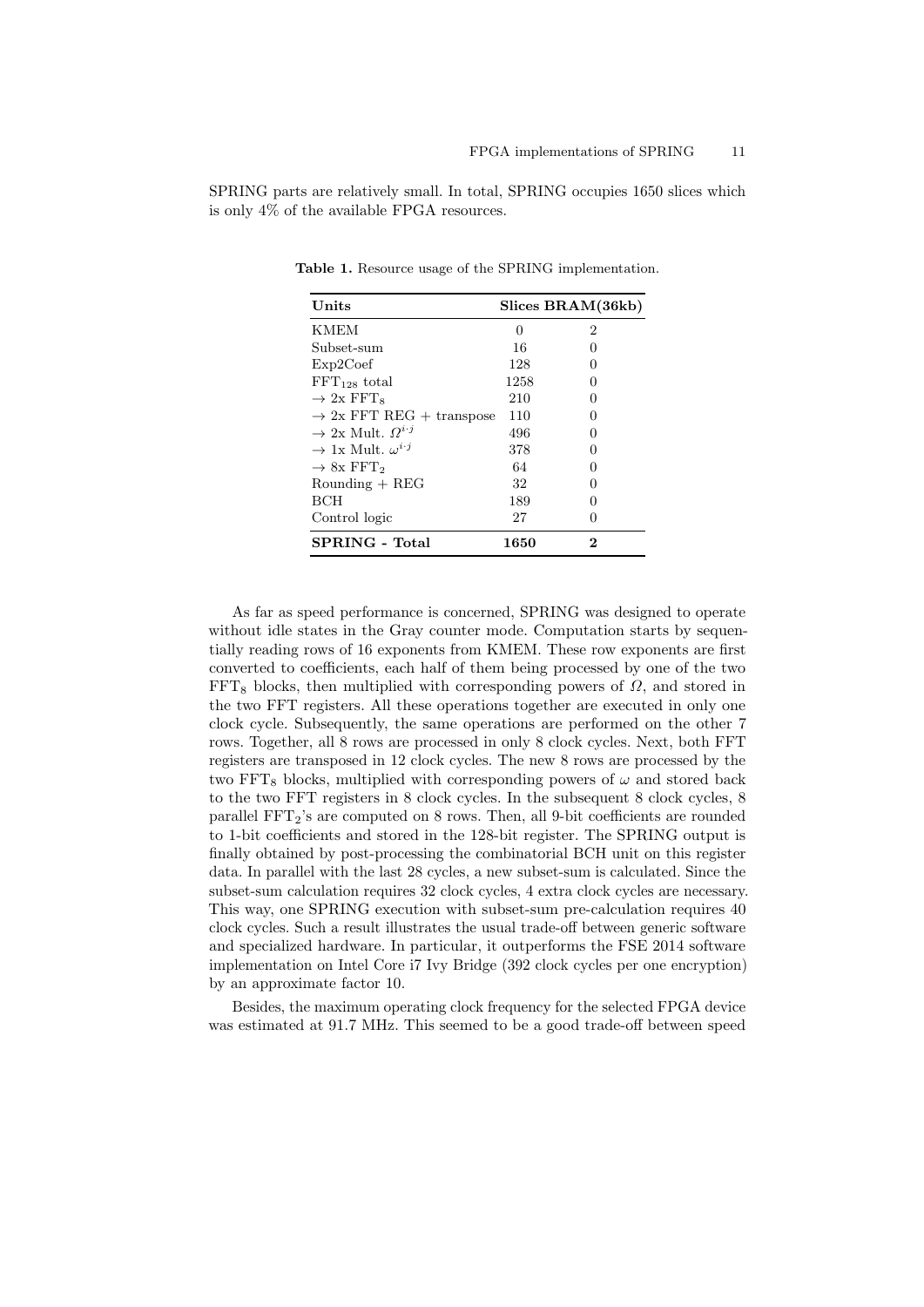and implementation size<sup>[3](#page-11-1)</sup>. Assuming this clock frequency and continuous Gray counter mode operation, 2.3 million encryptions can be carried out in 1 second, which corresponds to a 140 megabits/second throughput.

For illustration purposes, we reported the performances of SPRING and a couple of representative algorithms in Table [2.](#page-11-2) While not directly comparable, they provide insights about the implementation cost of other recent primitives based on the Learning with Errors problem (yet, used for different purposes such as authentication or public-key encryption) and the AES Rijndael (which although based on totally different assumptions, aims at a similar goal as SPRING, namely PRP). As expected, the performance gap between our SPRING design and AES ones is slightly larger than in a software context, essentially because there are more computation units to implement here. Yet, the cost vs. performance trade-off obtained (in the hundreds of megabits/second range for a few %'s of the FPGA resources) is already sufficient for a wide range of applications.

<span id="page-11-2"></span>Table 2. Comparison of different algorithms implemented on a Virtex 6 FPGA.

| Algorithm               |            | Type Dapath LUT FF BRAM DSP $F_{max}^{-1}$ Cycles |      |      |              |          |       |              |
|-------------------------|------------|---------------------------------------------------|------|------|--------------|----------|-------|--------------|
| <b>SPRING</b>           | PRF        | 128/144b 7292 294                                 |      |      | $2x\;36k$    | $\theta$ | 91.7  | 40           |
| Lapin $[10]$            | auth.      | 128 <sub>b</sub>                                  | 742  | 140  | $6x\;36k$    | 0        | 140.3 | 1332         |
| Comp-LWE $[30]$         | PKE        | N/A                                               | 1879 | 1142 | 3x18k        | 1        | 250.0 | $13287$ $^2$ |
| AES-LUT <sup>[9]</sup>  | <b>PRP</b> | 128 <sub>b</sub>                                  | 933  | 399  | $10x$ 18 $k$ | $\Omega$ | 674.0 | 11           |
| AES-COMB <sup>[9]</sup> | <b>PRP</b> | 128 <sub>b</sub>                                  | 2335 | 535  | $\theta$     | $\Omega$ | 218.6 | 11           |
| AES-COMB <sup>[9]</sup> | PRP        | 32 <sub>b</sub>                                   | 467  | 976  | $\Omega$     | $\Omega$ | 315.1 | 58           |

 $^{\rm 1}$  Maximum frequency is denoted in MHz.

<sup>2</sup> Number of clock cycles for encryption only.

## <span id="page-11-0"></span>4 Towards side-channel resistance

We now move to the second part of our investigation, and discuss two possible approaches to side-channel resistance for hardware implementations of SPRING. The first one takes advantage of standard solutions for masking (a.k.a. secret sharing). As we detail next, it implies more significant overhead for certain parts of the computation than others. Motivated by this observation, we then suggest an alternative approach, where only one part of the implementation is masked, and the other one is shuffled. We show that this alternative is very efficient; we argue about its relevance and suggest open problems based on it.

<span id="page-11-1"></span><sup>&</sup>lt;sup>3</sup> The clock frequency could indeed be higher if the long combinatorial paths were split by pipelining. However, this would result in a substantially larger implementation and latency.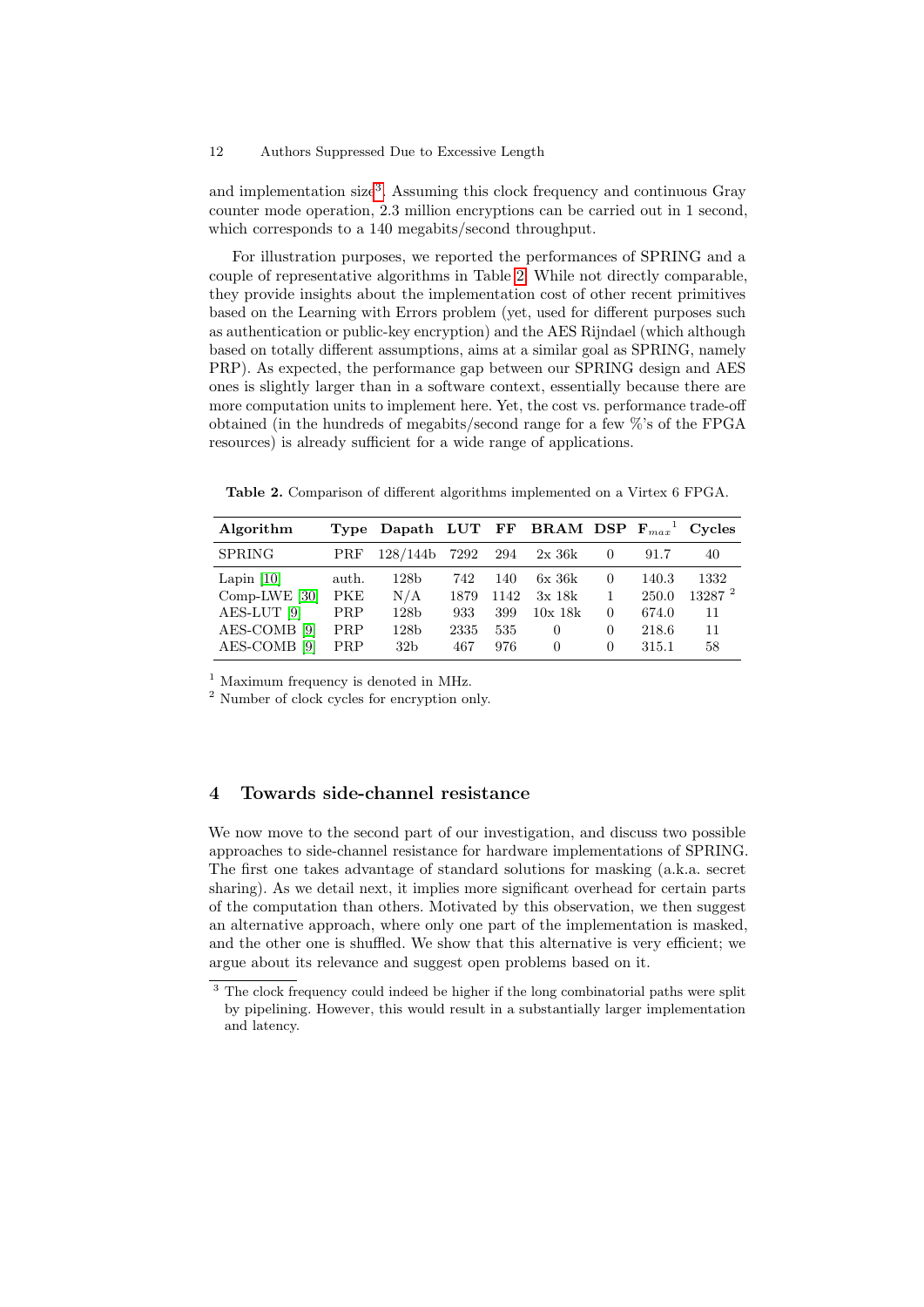#### 4.1 Fully masked design

In this first subsection, we show how to secure the computation of SPRING from leakage of key by means of masking. For this purpose, the key is initially split into random-looking shares that are refreshed before each execution, and the computation is made on each of the shares separately. We next refer to the parts of the hardware which handle the computations on specific shares as parties. Let d denote the number of parties. The main intuition behind masking is that no information on the original key can be obtained from the computation of less than d parties.

We start by sketching the different steps of a masked SPRING computation.

- 1. A synchronization step is required to refresh the key shares that are stored in discrete-log (of FFT evaluations) format. For this purpose, a usual strategy is to add a random sharing of zero to the d additive shares stored in memory.
- 2. The parties compute their subset-sum locally by using only their share, or they update the subset-sum according to the Gray code counter.
- 3. The parties change their additive shares of the subset-sum to multiplicative shares of the corresponding subset-product by locally using the Exp2Coef lookup table.
- 4. A second synchronization step converts the parties' current multiplicative shares into additive shares of the same value. We refer to this unit as MM2AM.
- 5. The parties locally use the FFT unit on their shares of the computation.
- 6. A last synchronization step is used for the rounding. The parties now have additive shares of the polynomial subset-product in Equation [1.](#page-3-1) They compute XOR shares of the rounding bit of the coefficients.
- 7. The parties apply the (linear) binary BCH transformation on their shares locally.
- 8. Finally, the parties now have XOR shares of the SPRING evaluation. These bits are XORed to obtain the output.

We now describe the whole secure masked computation more extensively.

The process starts with a standard refreshing of the pre-shared key, which is stored as discrete logs of outputs of the FFT procedure on the polynomials a, s. As a result, the parties get numbers whose sum modulo 256 corresponds to an original discrete log in the key. As the first step of the SPRING computation is merely a subset-sum of the key (or an update of it according to the Graycode counter), each of the parties can compute this subset-sum locally and independently. This unit for each of the parties is identical to the corresponding one in the unprotected SPRING implementation. After this computation, each of the parties has an additive share of the subset-sum (modulo 256).

The next unit in the original computation is the Exp2Coef lookup table. This table is used for putting the discrete logs in  $\mathbb{Z}_{256}$  into the exponent to get FFT outputs in  $\mathbb{Z}_{257}^*$ . We apply exactly the same lookup table locally in the computation of each of the parties in parallel. After passing the subset-sum results in the Exp2Coef lookup table, the parties hold point-wise multiplicative shares (modulo 257) of the corresponding subset-product.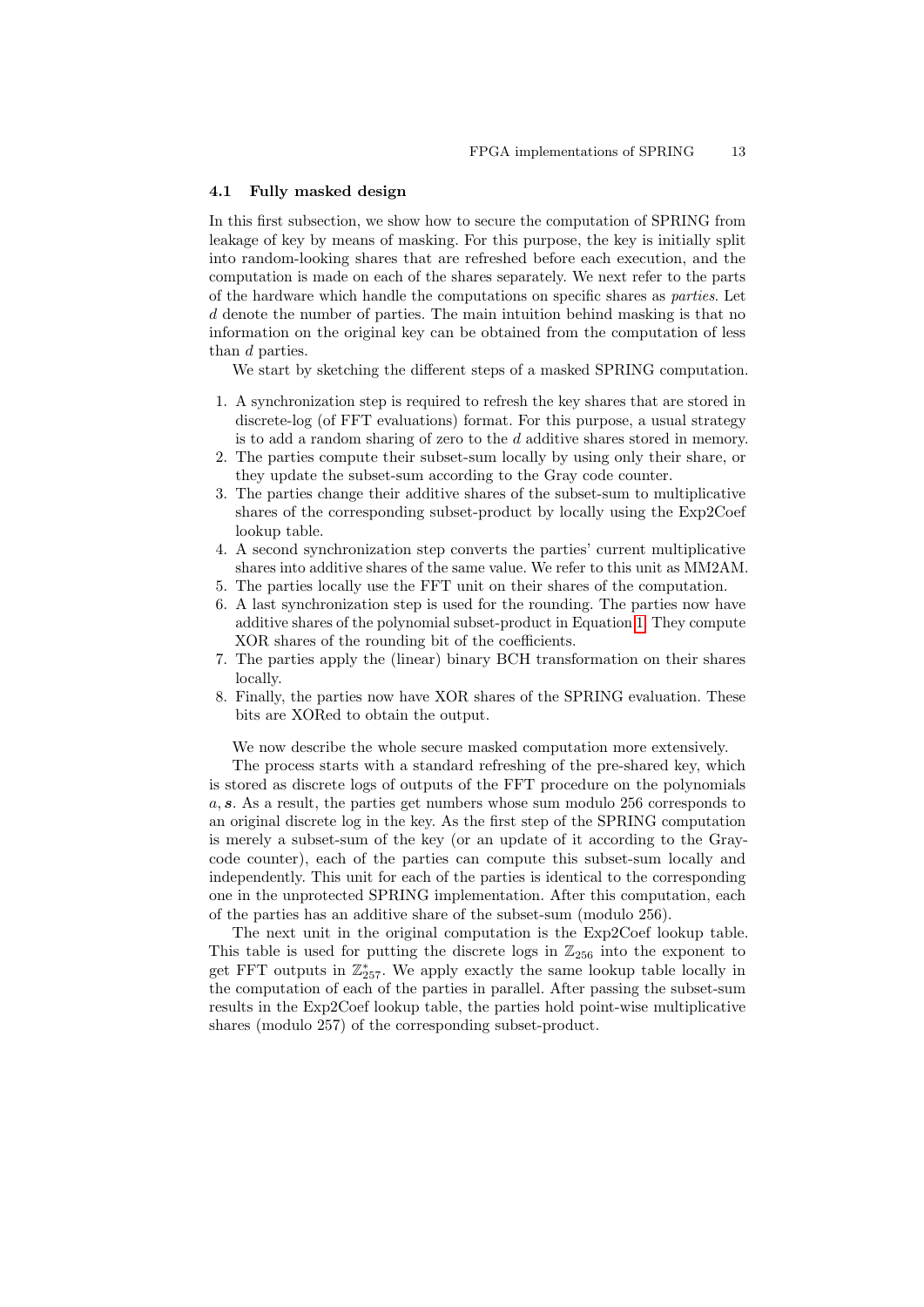Following, the original SPRING evaluation performs the FFT unit. Notice that it is an additively-linear operation, but currently the parties hold multiplicative masking shares of the computation. We apply a synchronization step to convert the multiplicative shares back to additive ones. The unit responsible for this step is denoted by MM2AM.

For this purpose, we use the technique suggested by Ghodosi  $et$  al. in [\[13\]](#page-17-14).<sup>[4](#page-13-0)</sup> This procedure is applied for each entry independently. The MM2AM unit gets in advance random bits and uses them to generate  $d^2$  random-looking numbers in  $\mathbb{Z}_{257}^*$ , such that:

$$
\sum_{j=0}^{d-1} \prod_{i=0}^{d-1} \alpha_{i,j} = 1 \quad \text{(mod 257)}.
$$

This is easily obtained because we achieve a random number in  $\mathbb{Z}_{257}^*$  by adding 1 to an 8-bit random number, and because we can randomize  $d^2 - 1$  numbers and compute  $r_{0,0}$  so the equation holds. For each  $0 \leq i \leq d$ , the MM2AM unit provides party *i* with the numbers  $\{\alpha_{i,j}\}_{j=0,\ldots,d-1}$  as auxiliary information. This information is independent from the shares so it can be achieved before the computation reaches the Exp2Coef step. Once the parties get the multiplicative shares  $\{m_i\}_{i=0,\dots,d-1}$  of the subset-product, each party i sends the value  $m_i \cdot \alpha_{i,j}$ to party j. Next, each party j computes the multiplication  $c_j = \prod_{i=0}^{d-1} m_i \cdot \alpha_{i,j}$ (mod 257) as its additive share of the entry. Note that:

$$
\sum_{j=0}^{d-1} c_j = \sum_{j=0}^{d-1} \left( \prod_{i=0}^{d-1} m_i \right) \cdot \left( \prod_{i=0}^{d-1} \alpha_{i,j} \right),
$$

$$
= \left( \prod_{i=0}^{d-1} m_i \right) \cdot \left( \sum_{j=0}^{d-1} \prod_{i=0}^{d-1} \alpha_{i,j} \right),
$$

$$
= \prod_{i=0}^{d-1} m_i \pmod{257}.
$$

Therefore, the parties now have additive masking shares of this step of the computation. Taking advantage of these additive shares, the implementation can perform the (linear) FFT units locally and in parallel. They are identical to the corresponding units in the original unprotected SPRING implementation.

As a result, the parties have additive shares of the polynomial subset-product. It therefore remains to compute the rounding function. We use a masked rounding unit for this purpose, such that its output for each party is a XOR random share of the actual rounding value. We describe the computation of rounding on a single coefficient. This process is repeated for all  $n$  coefficients of the subsetproduct. The unit deals in advance random shifts  $\{t_i\}_{i=0,\dots,d-1} \in \mathbb{Z}_{257}^d$  to the

<span id="page-13-0"></span> $^4$  Other techniques for share conversion exist. The side-channel literature usually refers to [\[12\]](#page-17-15) for such a task, but the algorithms in this reference are quite sequential. We focus on the approach suggested in [\[13\]](#page-17-14) which seems easier to parallelize and simpler in our hardware context.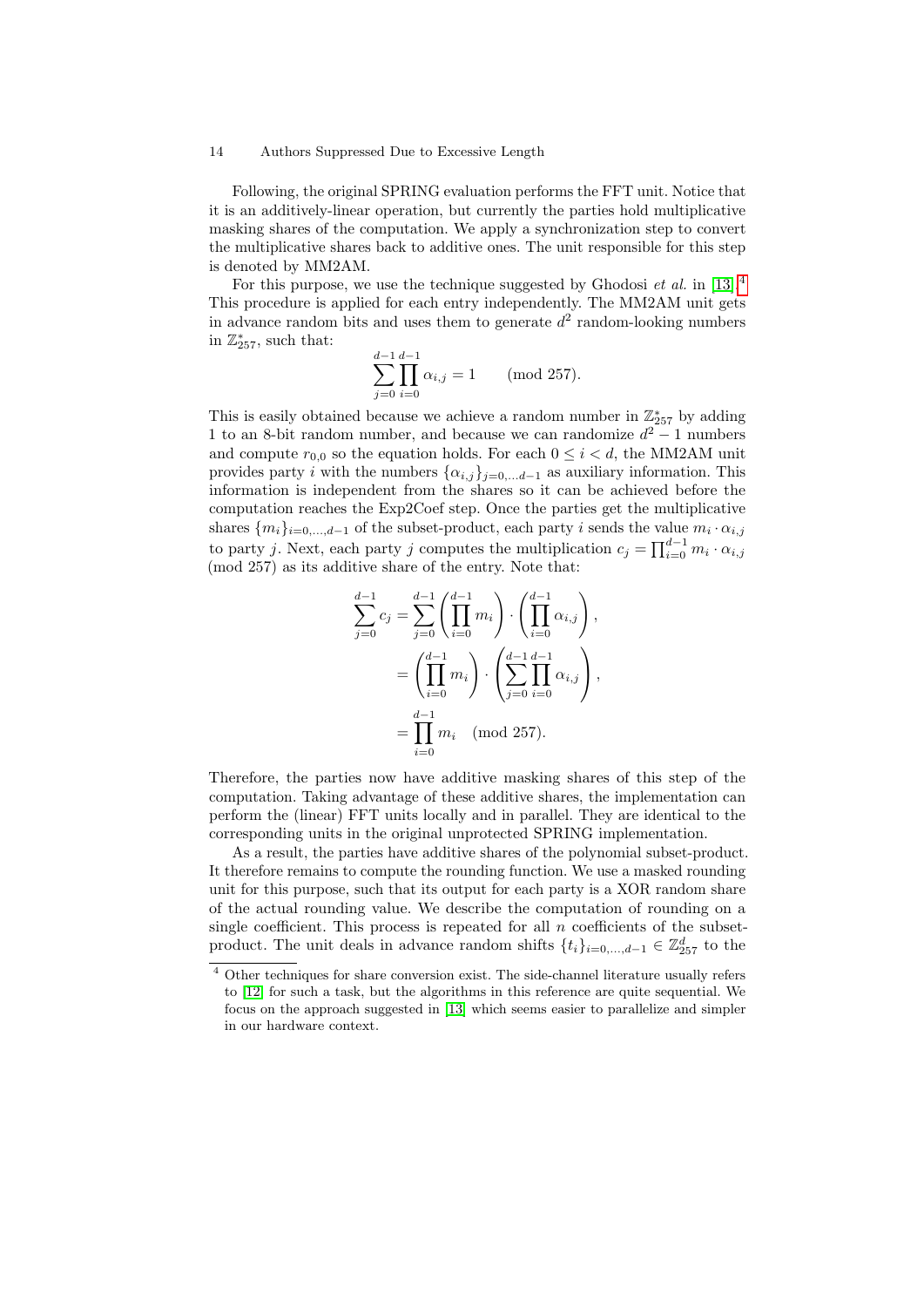parties. Each party is also provided with a pre-generated random-looking table  $TAB_i \in \{0,1\}^{257}$ . For each  $i \geq 1$  the table is merely a random bit array of size 257. The table of party 0 satisfies:

<span id="page-14-0"></span>
$$
TAB_0[v] = \bigoplus_{i=1}^{d-1} TAB_i[v] \oplus \left[ v - \sum_{i=0}^{d-1} t_i \right] \pmod{257} \qquad \forall v \in \mathbb{Z}_{257}, \qquad (6)
$$

where  $\oplus$  is the XOR operator in  $\mathbb{Z}_2$ .

Let  $v_i$  be the additive share of a single coefficient v kept by party i, as computed by the FFT unit. Party i shares  $v_i + t_i$  with all the other parties. Next, all parties compute the sum  $\sum_{i=1}^{n} (v_i + t_i) = v + \sum_{i=1}^{n} t_i$ , and use  $b_i = TAB[v + \sum_{i=1}^{n} t_i]$  as their share of the coefficient's rounding output. We note that  $\bigoplus_{i=0}^{d-1} b_i$  is indeed the rounded bit of  $v$  due to generation of the tables described in Equation [6.](#page-14-0)

Eventually, as BCH is a linear transformation of the rounding output, the parties compute their shares locally and independently again, using an identical instance of this unit for each party. As a result, all parties have a XOR-share of the PRF evaluation.

Implementation and cost estimation: The implementation of the fully masked SPRING is depicted in Fig. [3.](#page-15-0) It operates with  $d$  shares in parallel. Essentially, its datapath is composed of d (modified) datapaths of the unprotected SPRING, where mask refreshing, mask conversion (MM2AM) and masked rounding are added. In order to preserve the same timing as the unprotected SPRING version, random masks are added to the KMEM outputs on-the-fly and the MM2AM and masked rounding units are implemented with combinatorial logic.

The cost estimation of these three new units is summarized in Tab. [3.](#page-15-1) As can be observed, the impact of mask refreshing is negligible. Moreover, its size increases linearly with the number of shares. The other two units are more expensive. For example, in case of a two-share implementation, the mask conversion MM2AM requires 527 slices, whereas masked rounding requires 1321 slices. Furthermore, the size of MM2AM increases quadratically  $d$ . This is caused by a substantial increase of the number of multiplications performed inside MM2AM. Interestingly, the masked rounding does not utilize expensive multiplications, and so its size increases linearly with d.

Note that Tab. [3](#page-15-1) illustrates the costs to protect one 8-bit sensitive exponent or one 9-bit entry (either a polynomial evaluation before the  $FFT^{-1}$  step or a polynomial coefficient after this step). However, the implementation illustrated in Fig. [3](#page-15-0) operates on 16d exponents/coefficients in parallel. Thus, if implemented, these units would increase SPRING size substantially (just as generally observed for masked implementations of block ciphers).

#### 4.2 Partially masked design

In view of the previous estimations, it appears that certain parts of the SPRING design (namely, until the FFT computation) are very easy to mask, while the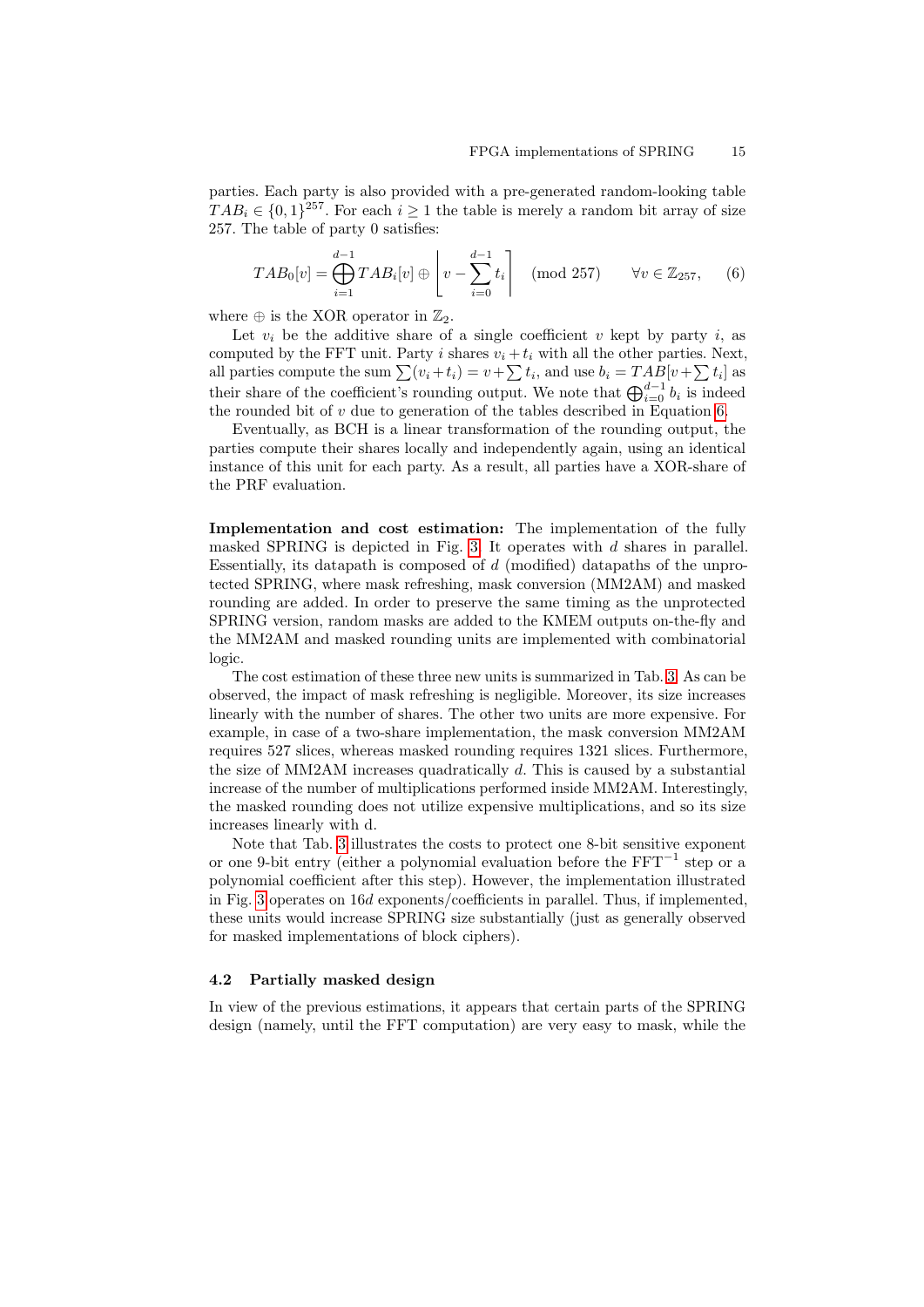<span id="page-15-1"></span>**Table 3.** Estimated costs of basic operations (dependent on  $d$ ) necessary for mask refreshing, d-share multipl. to additive masking conv. and masked rounding of one 9-bit entry.

|                                                                                                                   | Basic operations |  | $\vert$ Random $\vert$ Total $\#$ of slices<br>ADD MUL INV MUX2 XOR bits. $ d=2$ $d=3$ $d=4$ $d=5$ |  |  |
|-------------------------------------------------------------------------------------------------------------------|------------------|--|----------------------------------------------------------------------------------------------------|--|--|
|                                                                                                                   |                  |  |                                                                                                    |  |  |
| Msk. refresh $d-2$ 0 0 0 0 $ 8(d-1) $ 3 5 6 7<br>MM2AM[13] $d-2$ 3 $d^2-2d$ d 0 0 $ 8(d^2-1) $ 527 1353 2551 4121 |                  |  |                                                                                                    |  |  |
| Msk. round $3d - 2$ 0 0 $256d$ $d - 1 266d - 257 1321$ 1409 1473 1894                                             |                  |  |                                                                                                    |  |  |



<span id="page-15-0"></span>Fig. 3. Fully masked implementation.

<span id="page-15-2"></span>Fig. 4. Partially masked implementation.

remaining ones imply the usual (quadratic) overhead of non-linear operations. In this context, an appealing solution from the performance point of view would be to unmask the implementation just before these non-linear steps, as illustrated in Fig. [4.](#page-15-2) Quite naturally, this raises the question whether the partially masked design becomes insecure at this point. We conclude this paper with two simple arguments in favor of such a hybrid strategy.

First, observe that the standard DPA attacks (defined in [\[21\]](#page-18-15)), that are at the core of most physical security evaluation procedures nowadays, are inherently limited to the exploitation of the leakages corresponding to operations that can be predicted (i.e., that depend on an enumerable part of the key). In the case of SPRING, such operations only appear at the beginning of the encryption, since diffusion is complete after the subset-sum computation. As a result, it could be sufficient to protect this part of the implementation against DPA, and the remaining ones against (single-trace) SPA. (As mentioned in the introduction,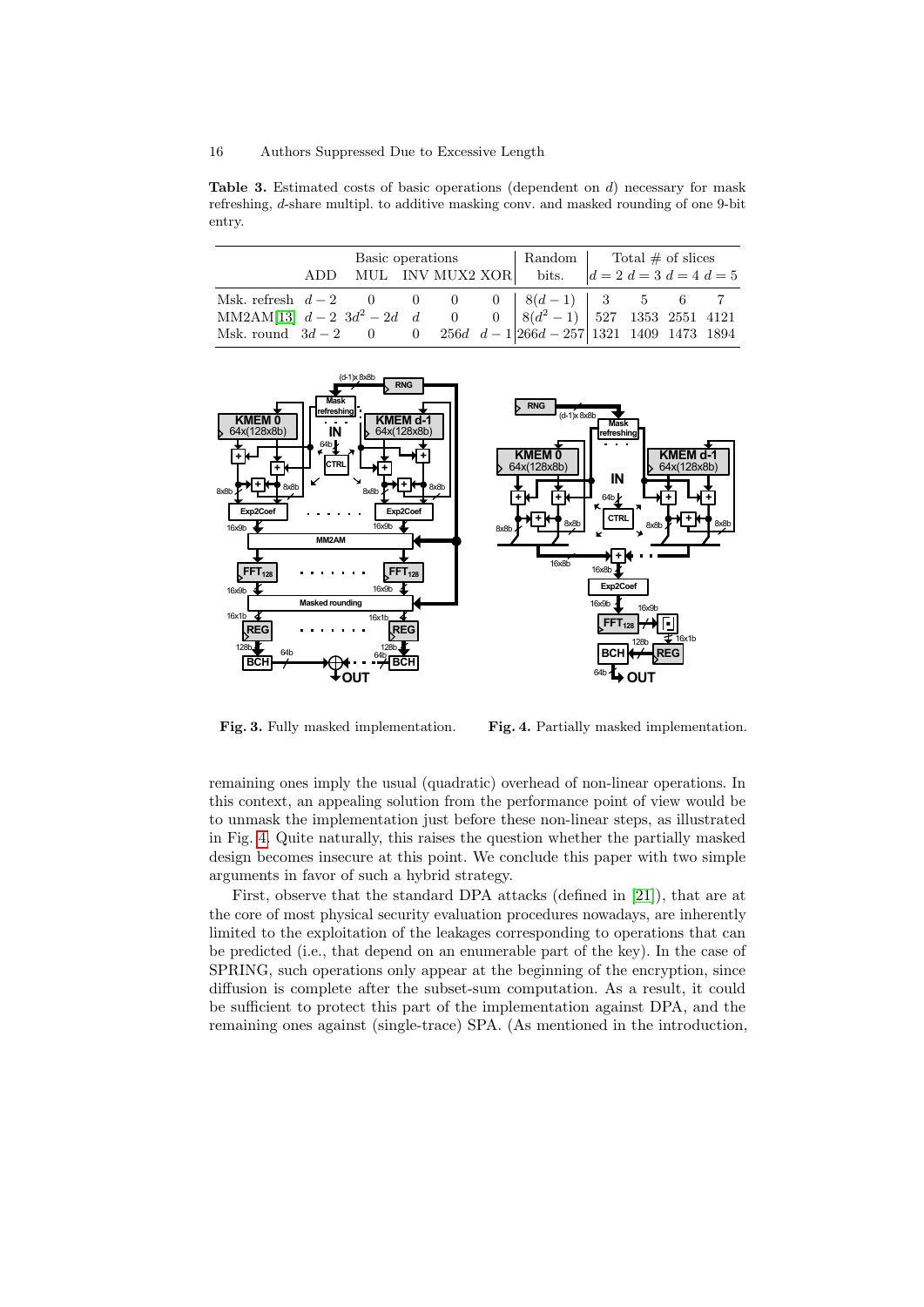such an idea is reminiscent of fresh re-keying schemes[\[24\]](#page-18-10).) Interestingly, several cheaper solutions exist for this purpose.

For example, shuffling is a usual countermeasure against SPA. In the case of SPRING, our implementation operates on polynomials of 128 coefficients/exponents, but only 16 are processed in parallel (one row). Therefore, 8 consecutive calculations (per row) are necessary to process the full 128 coefficient/exponent state. Since they are computed independently, these operations can be directly executed according to a random 8-permutation. It represents a total of  $8! = 40320$ execution permutations which, combined with the high (algorithmic) noise of our hardware design, should prevent SPA.

Concretely, the eight entry rows are easily shuffled by being read from KMEM in a random order. This involves only small changes in the control logic. Hence its impact on the SPRING implementation size is negligible. The only parts that need modification are the matrix transpose and FFT-REG inside each  $FFT_{64}$ . However, this modification only increases the size of both by 24 slices. Furthermore, shuffling can be preserved up to the REG unit, where the rows have to be stored in a correct position. This operation de-shuffles the state for free.

As can be observed, shuffling presents a very powerful cost-efficient countermeasure. For this reason, we have decided to implement this approach in the masked SPRING implementation. Moreover, only the linear part of SPRING (i.e. subset-sum) is protected by the masking countermeasure. This way, linear increase of the number of shares is reflected in the linear increase of implementation size.

To conclude, let us also observe that, depending on the leakage function, unmasking the last part of the design could simply be secure as such. For example, imagine a leakage function that would "round" the intermediate values, just as required by the SPRING specifications. Then, having unmasked data after the FFT computations would not be a problem at all. Quite naturally, actual leakage functions do not round as proposed in [\[3,](#page-17-10)[4\]](#page-17-11). Yet, they usually compress the input range to some extent (e.g. with a Hamming weight function). Furthermore, technology-level countermeasures such as dual-rail logic styles can generally be used to modify the shape of the leakage functions [\[32\]](#page-18-16). As a result, it is an interesting open problem to find whether there is a common ground for protected implementation of rounded operations, between theoretical requirements and practical engineering constraints.

#### Acknowledgements

This work has been funded in part by the ERC project 280141 (acronym CRASH) and in part by the Belgian Cybercrime Center of Excellence for Training Research and Education (B-CCENTRE). F.-X. Standaert is an associate researcher of the Belgian Fund for Scientific Research (FNRS-F.R.S.). Research supported by the ERC under the EU's Seventh Framework Programme (FP/2007-2013) ERC Grant Agreement n. 307952.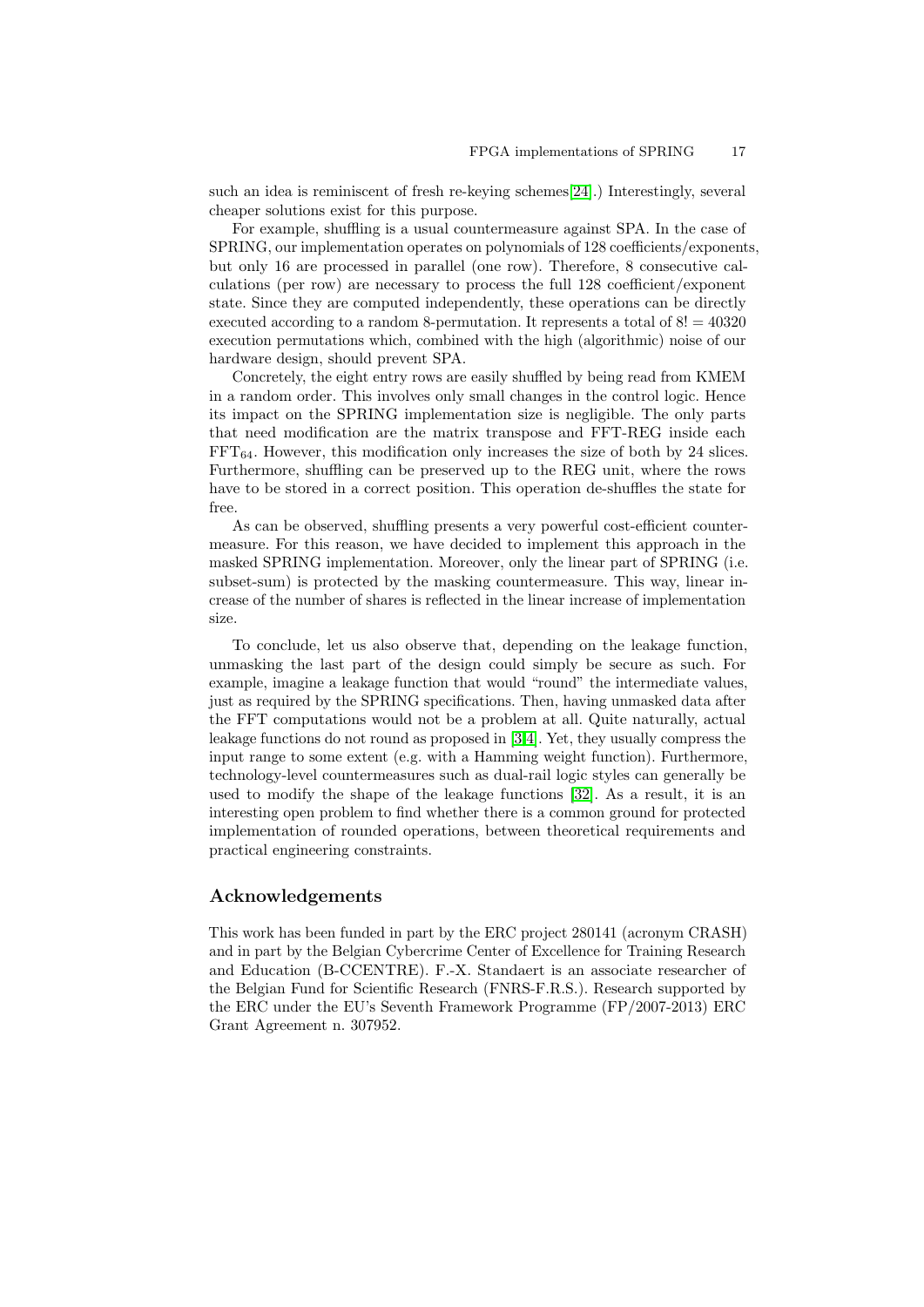#### References

- <span id="page-17-12"></span>1. Alberini, G., Rosen, A.: Efficient Rounding Procedures of Biased Samples. Manuscript (2013)
- <span id="page-17-0"></span>2. Andreeva, E., Bogdanov, A., Dodis, Y., Mennink, B., Steinberger, J.P.: On the Indifferentiability of Key-Alternating Ciphers. In Canetti, R., Garay, J.A., eds.: CRYPTO (1). Volume 8042 of Lecture Notes in Computer Science., Springer (2013) 531–550
- <span id="page-17-10"></span>3. Banerjee, A., Brenner, H., Leurent, G., Peikert, C., Rosen, A.: SPRING: Fast Pseudorandom Functions from Rounded Ring Products. to appear in the proceedings of FSE 2014, Lecture Notes in Computer Science, vol xxxx, pp yyy-zzz, London, UK, March 2014.
- <span id="page-17-11"></span>4. Banerjee, A., Peikert, C., Rosen, A.: Pseudorandom Functions and Lattices. In: EUROCRYPT. (2012) 719–737
- <span id="page-17-1"></span>5. Bogdanov, A., Knudsen, L.R., Leander, G., Standaert, F.X., Steinberger, J.P., Tischhauser, E.: Key-Alternating Ciphers in a Provable Setting: Encryption Using a Small Number of Public Permutations - (Extended Abstract). In Pointcheval, D., Johansson, T., eds.: EUROCRYPT. Volume 7237 of Lecture Notes in Computer Science., Springer (2012) 45–62
- <span id="page-17-2"></span>6. Chen, S., Steinberger, J.P.: Tight security bounds for key-alternating ciphers. IACR Cryptology ePrint Archive 2013 (2013) 222
- <span id="page-17-7"></span>7. Coron, J.S.: Resistance against Differential Power Analysis for Elliptic Curve Cryptosystems. In Cetin Kaya Koç, Paar, C., eds.: CHES. Volume 1717 of Lecture Notes in Computer Science., Springer (1999) 292–302
- <span id="page-17-6"></span>8. Coron, J.S., Giraud, C., Prouff, E., Renner, S., Rivain, M., Vadnala, P.K.: Conversion of Security Proofs from One Leakage Model to Another: A New Issue. In Schindler, W., Huss, S.A., eds.: COSADE. Volume 7275 of Lecture Notes in Computer Science., Springer (2012) 69–81
- <span id="page-17-13"></span>9. Crypto group, UCL, Louvain-la-Neuve, Belgium
- <span id="page-17-9"></span>10. Gaspar, L., Leurent, G., Standaert, F.X.: Hardware Implementation and Side-Channel Analysis of Lapin. In Benaloh, J., ed.: CT-RSA. Volume 8366 of Lecture Notes in Computer Science., Springer (2014) 206–226
- <span id="page-17-3"></span>11. Genelle, L., Prouff, E., Quisquater, M.: Thwarting Higher-Order Side Channel Analysis with Additive and Multiplicative Maskings. In Preneel, B., Takagi, T., eds.: CHES. Volume 6917 of Lecture Notes in Computer Science., Springer (2011) 240–255
- <span id="page-17-15"></span>12. Genelle, L., Prouff, E., Quisquater, M.: Thwarting higher-order side channel analysis with additive and multiplicative maskings. In: Cryptographic Hardware and Embedded Systems–CHES 2011. Springer (2011) 240–255
- <span id="page-17-14"></span>13. Ghodosi, H., Pieprzyk, J., Steinfeld, R.: Multi-party computation with conversion of secret sharing. Designs, Codes and Cryptography  $62(3)$  (2012) 259–272 [http:](http://www1.spms.ntu.edu.sg/~ccrg/documents/MPC_SS-sing-2011.pdf) [//www1.spms.ntu.edu.sg/~ccrg/documents/MPC\\_SS-sing-2011.pdf](http://www1.spms.ntu.edu.sg/~ccrg/documents/MPC_SS-sing-2011.pdf), Feb. 2014.
- <span id="page-17-4"></span>14. Grosso, V., Standaert, F.X., Faust, S.: Masking vs. Multiparty Computation: How Large Is the Gap for AES? In Bertoni, G., Coron, J.S., eds.: CHES. Volume 8086 of Lecture Notes in Computer Science., Springer (2013) 400–416
- <span id="page-17-5"></span>15. Herbst, C., Oswald, E., Mangard, S.: An AES Smart Card Implementation Resistant to Power Analysis Attacks. In Zhou, J., Yung, M., Bao, F., eds.: ACNS. Volume 3989 of Lecture Notes in Computer Science. (2006) 239–252
- <span id="page-17-8"></span>16. Joye, M., Yen, S.M.: The Montgomery Powering Ladder. In Jr., B.S.K., Çetin Kaya Koç, Paar, C., eds.: CHES. Volume 2523 of Lecture Notes in Computer Science., Springer (2002) 291–302